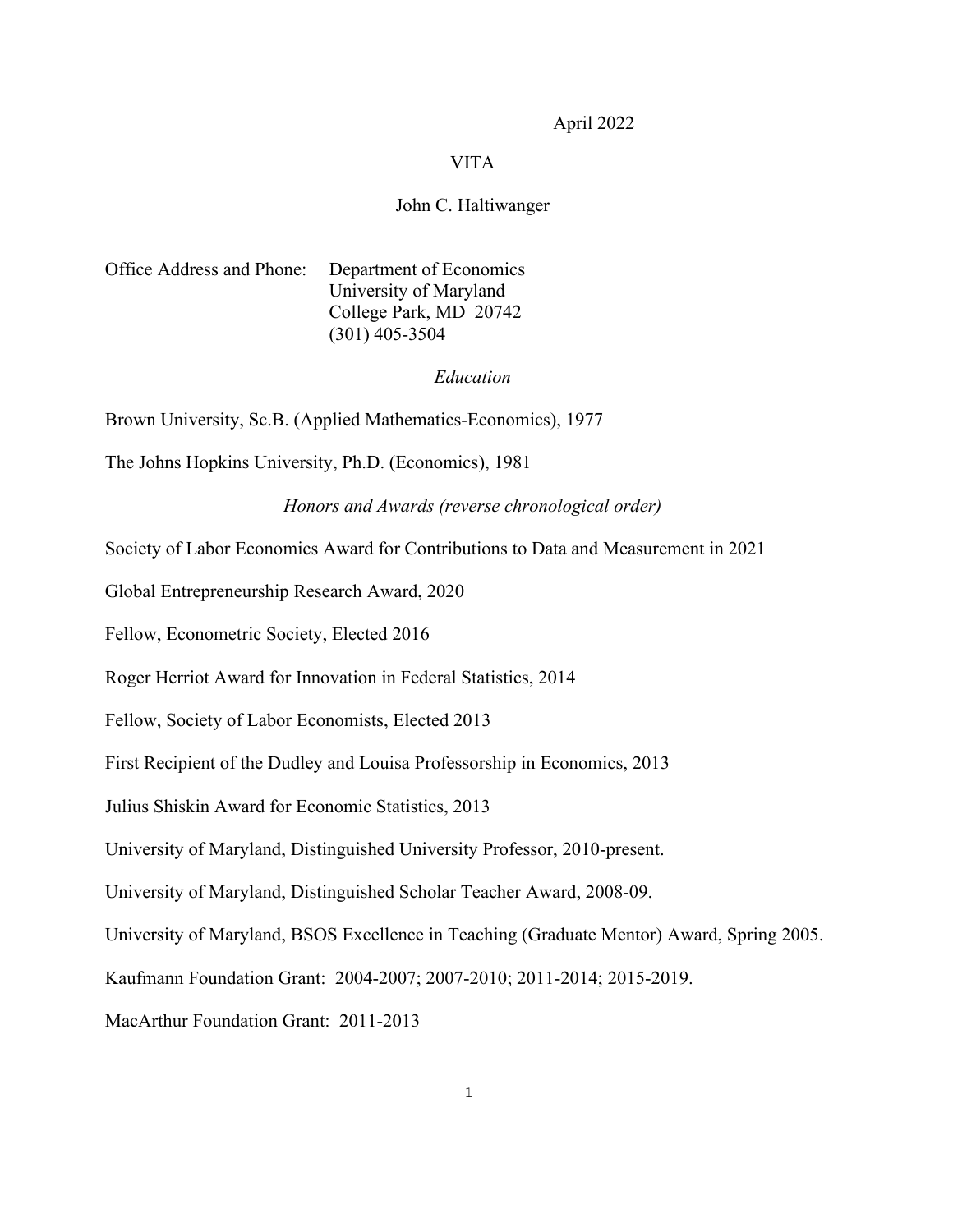IPA, U.S. Bureau of the Census, 2003-2007, 2008-2010, 2010-2012, 2013-2014.

HUD Research Partnership Grant: 2012-2014.

National Science Foundation Grants: 1983-84; 1986-87; 1988-1991; 1991-1993; 1993- 1996; 1996-1998; 1998-2001; 1999-2004; 2004-2007; 2006-2009; 2016-2019; 2020-2022.

National Institute of Health Grant: 2007-2012

National Institute of Aging Grant: 2001-2004.

Russell Sage Grant: 2015-17, 2017-18.

Sloan Foundation Grant: 2000-2002; 2002-2005; 2016-2019; 2018-2020; 2021-2024.

Tinker Foundation Grant: 2004-2005

University of Maryland, Department of Economics Teaching Award, Fall 1988; Spring 1993; Fall 1996; Spring 2001; Spring 2003; Spring 2004; Spring 2006; Fall 2006; Spring 2010; Spring 2012; Fall 2015; Spring 2016.

University of Maryland Rainmaker Award: 2004, 2005, 2006, 2007, 2008, 2009, 2010, 2011, 2012.

ASA/NSF/Census Fellowship, 1993-94.

University of Maryland, GRB Academic Year Research Award: 1989-90.

- Warren C. Scoville Distinguished Teaching Award, awarded by the Department of Economics, UCLA, Spring 1986.
- "C. Richard Martin Award," awarded by the Department of Political Economy, The Johns Hopkins University, 1979.

National Council on Employment Policy Dissertation Fellowship, 1980-81.

Sc.B. with honors, magna cum laude, 1977

"Class of 1873 Award," awarded by Department of Economics, Brown University, for best undergraduate paper in economics, 1977.

*Work Experience and Professional Affiliations*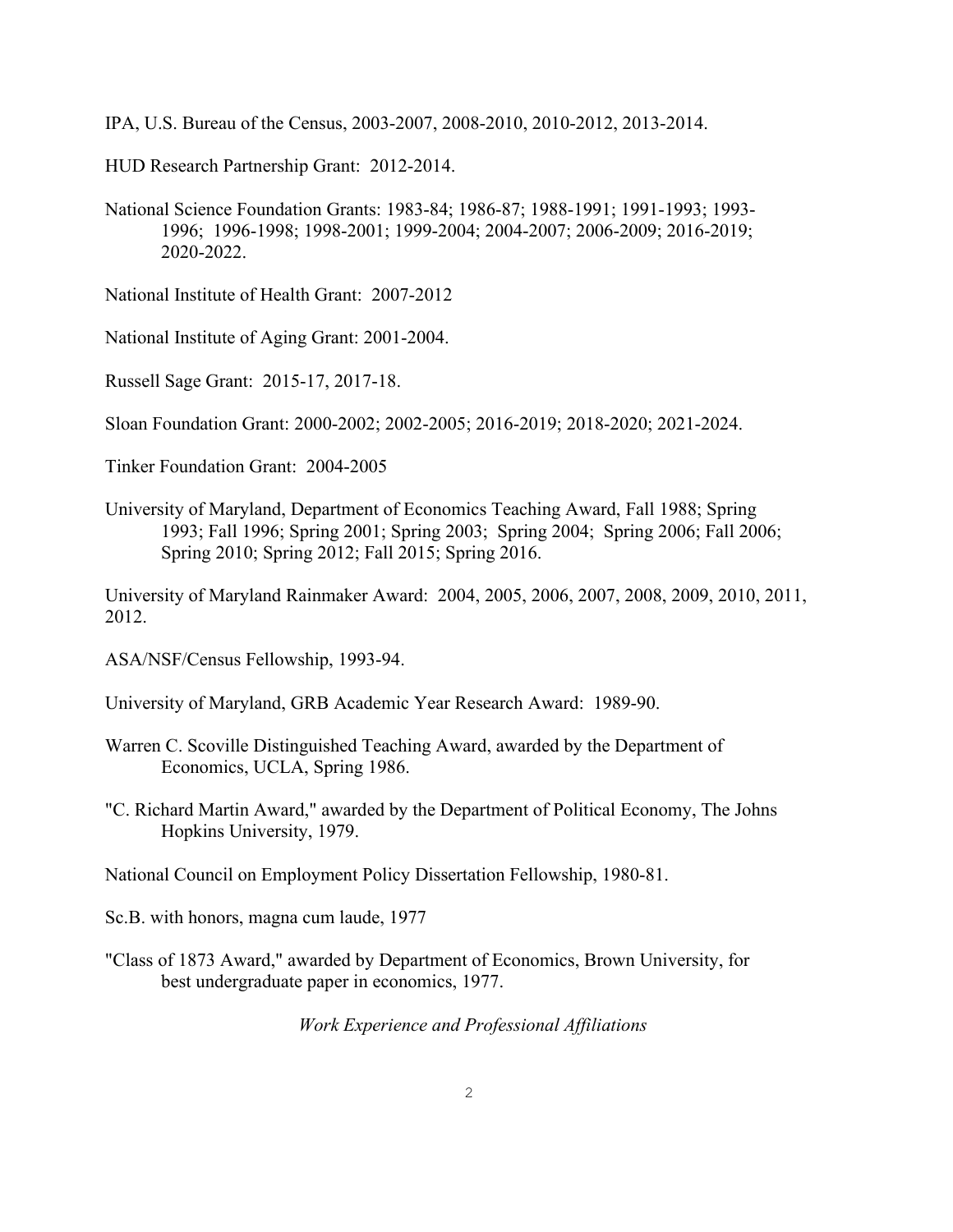Distinguished University Professor of Economics, University of Maryland, 1990-present. Research Associate, Center for Economic Studies, Bureau of the Census, 1987-present.

Research Associate, IZA, 2001-present.

Senior Research Fellow, LEHD program, Bureau of the Census, 1999-present.

Member, Committee on National Statistics (CNSTAT), National Academy of Sciences, 2003- 2009.

Member, Federal Economics Statistics Advisory Committee (FESAC), 2000-present

Chair, AEA Committee on Economic Statistics, 2017-present.

Member, BLS Technical Advisory Committee, 2019-present

Research Associate, National Bureau of Economic Research, 1996-present.

Consultant, The Conference Board, 2006-2010.

Chief Economist, Bureau of the Census, 1997-1999.

Member, Brookings Panel on Economics Activity, 1995-96.

Visiting Professor, Universite of Paris I, June 1993.

Associate Professor of Economics, University of Maryland, 1987-90.

Associate Professor of Economics, The Johns Hopkins University, 1986-87.

Assistant Professor of Economics, University of California, Los Angeles, 1981-86.

### *Publications*

*Articles in Refereed Journals (in reverse chronological order)*:

- "Childhood Housing and Adult Earnings: A Between-Siblings Analysis of Housing Vouchers and Public Housing" (co-authored with Fredrik Andersson, Mark Kutzbach, Giordano Palloni, Henry Pollakowski, and Daniel Weinberg), American Economic Journal: Economic Policy, (forthcoming).
- "Job creation in Colombia vs the U.S.: "up or out dynamics" meets "the life cycle of plants" (coauthored with Marcela Eslava and Alvaro Pinzon), Economica, (forthcoming).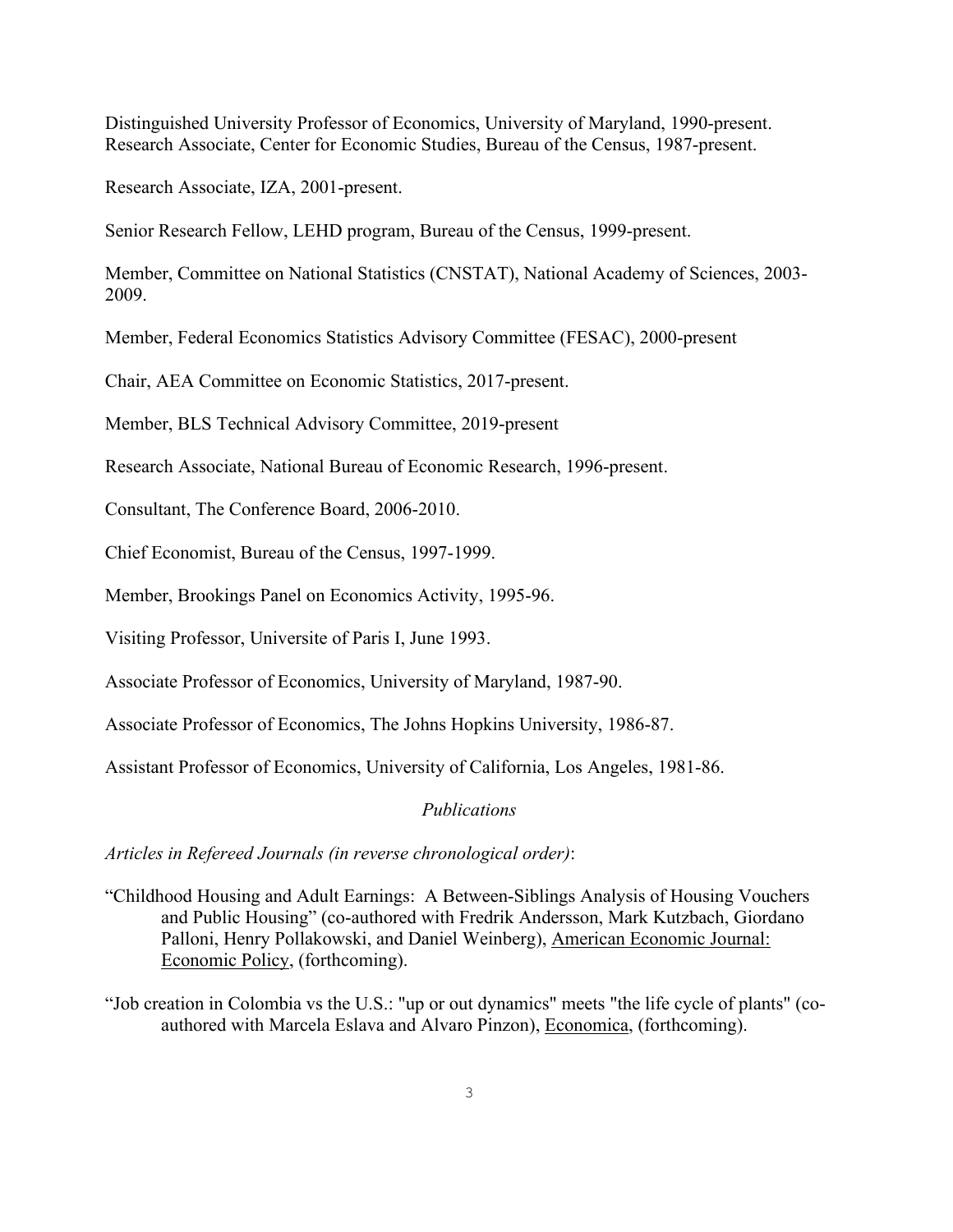- "Entrepreneurship in the twenty-first century" (Global Entrepreneurship Research Award Prize Lecture), Small Business Economics*,* October 2021.
- "Reconciling Survey and Administrative Measures of Self-Employment" (co-authored with Katharine Abraham, Claire Hou, Kristin Sandusky, and James Spletzer). Journal of Labor Economics, October 2021, 825-860.
- "Macro and Micro Dynamics of Productivity: From Devilish Details to Insights." (co-authored with Jake Blackwood, Lucia Foster, Cheryl Grim, and Zoltan Wolf). American Economic Journal: Macroeconomics, July 2021, 142-172.
- "Changing Business Dynamism and Productivity: Shocks vs. Responsiveness." (co-authored with Ryan Decker, Ron Jarmin and Javier Miranda), American Economic Review, December 2020, 3952–3990*.*
- "How Tight is the U.S. Labor Market" (co-authored with Katharine Abraham and Lea Rendell), Brookings Papers on Economic Activity, Spring 2020, 97-165.
- "The Consequences of Long Term Unemployment: Evidence from Matched Employer-Employee Data" (co-authored with Katharine Abraham, Kristin Sandusky and James Spletzer), Industrial and Labor Relations Review, March 2019, 266-299.
- "Cyclical Job Ladders by Firm Size and Firm Wage" (co-authored with Henry Hyatt, Lisa Kahn and Erika McEntarfer), American Economic Journal: Macroeconomics, April 2018, 52- 85.
- "Job Displacement and the Duration of Joblessness: The Role of Spatial Mismatch" (co-authored with Fredrik Andersson, Mark Kutzbach, Henry Pollakowski, and Daniel Weinberg), Review of Economics and Statistics, May 2018, 2013-18.
- "Who Moves Up the Job Ladder?" (co-authored with Henry Hyatt and Erika McEntarfer) , Journal of Labor Economics, January 2018, 301-306.
- "Firm Dynamics and Productivity: TFPQ, TFPR, and Demand-Side Factors", Economia, October 2016, 3-26.
- "Where Has All the Skewness Gone? The Decline of High Growth (Young) Firms in the U.S." (co-authored with Ryan Decker, Ron Jarmin and Javier Miranda), European Economic Review, 2016, (86) 4-23.
- "The Slow Growth of New Plants: Learning About Demand" (co-authored with Lucia Foster and Chad Syverson), Economica, January 2016, 91-129.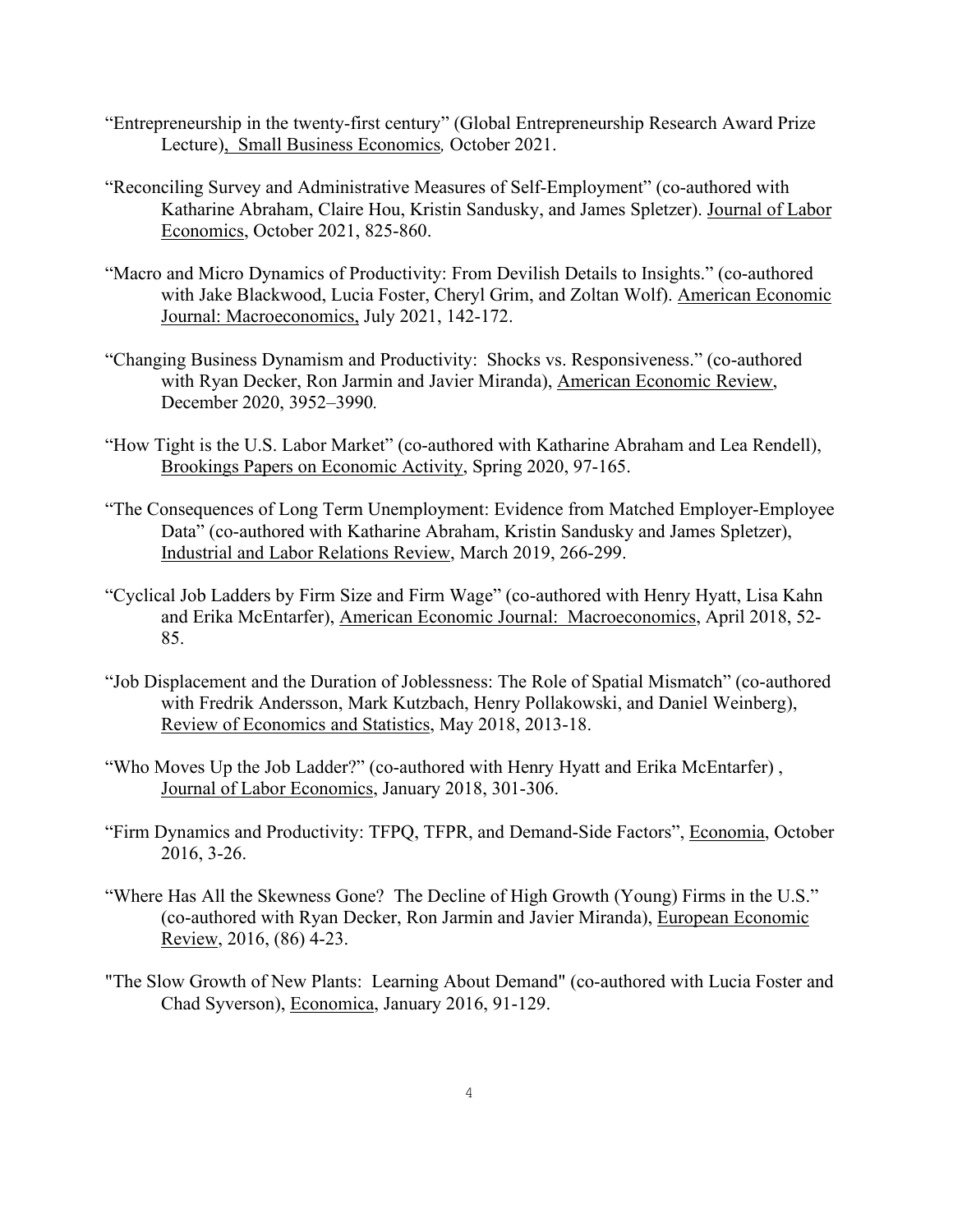- "Reallocation in the Great Recession: Cleansing or Not?" (co-authored with Lucia Foster and Cheryl Grim), Journal of Labor Economics, January 2016, S293-S331.
- "Job Creation, Job Destruction and Productivity Growth: The Role of Young Businesses", Annual Reviews, April 2015.
- *"*Dynamics of Labor Demand: Evidence from Plant-Level Observations and Aggregate Implications," (co-authored with Russell Cooper and Jonathan Willis), Research in Economics, March 2015, 37-50.
- "The Workplace Concentration of Immigrants" (co-authored with Fredrik Andersson, Monica Garcia-Perez, Kristin McCue, and Seth Sanders), Demography, December 2014, 2281- 2306.
- "Private Equity, Jobs and Productivity" (co-authored with Steven Davis, Kyle Handley, Josh Lerner, Ron Jarmin and Javier Miranda), American Economic Review, December 2014, 3956-3990.
- "The Role of Entrepreneurship in US Job Creation and Economic Dynamism" (co-authored with Ryan Decker, Ron Jarmin and Javier Miranda), Journal of Economic Perspectives, July 2014, 3-24.
- "Assessing Job Flows Across Countries: The Role of Industry, Firm Size, and Regulations" (coauthored with S. Scarpetta and H. Schweiger), Labour Economics ,2014, 11-25.
- "Electricity Pricing to U.S. Manufacturing Plants: 1963-2000" (co-authored with Steven Davis, Cheryl Grim and Mary Streitwieser), Review of Economics and Statistics, 2013, 1150- 1165.
- "Establishment-Level Behavior of Vacancies and Hiring" (co-authored with Steven Davis and Jason Faberman), Quarterly Journal of Economics, 2013, 581-622.
- "Who Creates Jobs? Small vs. Large vs. Young" (co-authored with Ron Jarmin and Javier Miranda), Review of Economics and Statistics, 2013, 347-361.
- "Cross Country Differences in Productivity: The Role of Allocation and Selection" (co-authored with Eric Bartelsman and Stefano Scarpetta), American Economic Review, 2013, 305- 344.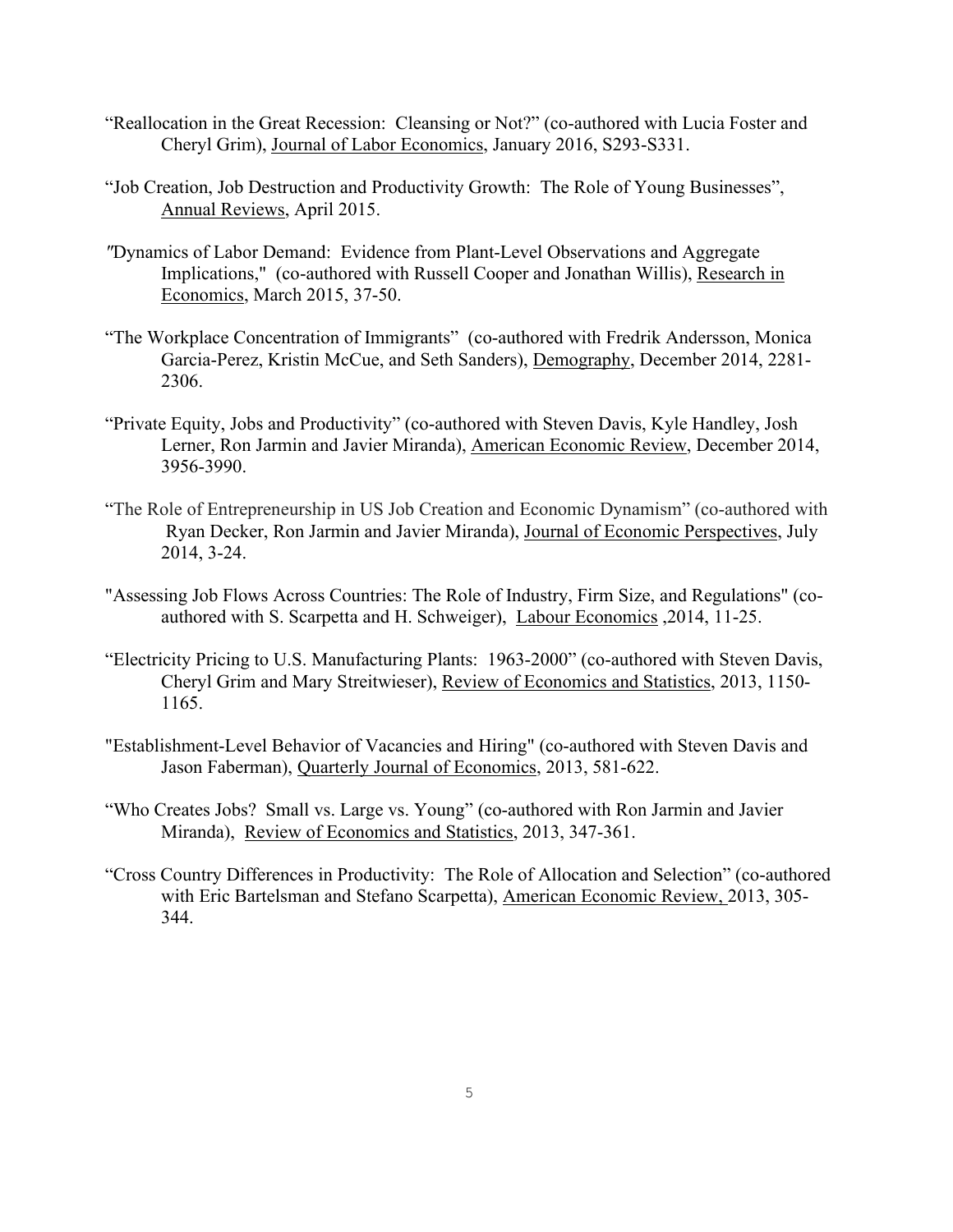- "Exploring Differences in Employment Between Household and Establishment Data" (coauthored with Katharine Abraham, Kristin Sandusky and James Spletzer), Journal of Labor Economics, 2013, S129-S172.
- "Trade Reforms and Market Selection: Evidence from Manufacturing Plants in Colombia" (coauthored with Marcela Eslava, Adriana Kugler and Maurice Kugler), Review of Economic Dynamics, 2013, 135-158.
- "How Firms Respond to Business Cycles: The Role of the Firm Age and Firm Size" (co-authored with Teresa Fort, Ron Jarmin and Javier Miranda), IMF Economic Review, 2013, 520- 559.
- "Job Creation and Firm Dynamics in the U.S.", Innovation Policy and the Economy, 2012, 17-38.
- "Labor Market Flows in the Cross Section and Over Time" (co-authored with Steven Davis and Jason Faberman), Journal of Monetary Economics, January 2012, 1-18.
- "Employer-to-Employer Flows in the United States: Estimates Using Linked Employer-Employee Data" (co-authored with Melissa Bjelland, Bruce Fallick and Erika McEntarfer), Journal of Business and Economic Statistics, 2011, 493-503.
- "Cross-country and Within-country Differences in the Business Climate," (co-authored with Eric Bartelsman and Stefano Scarpetta), International Journal of Industrial Organization, July 2010, 368-371.
- "Factor Adjustment After Deregulation: Panel Evidence from Colombia Plants," (co-authored with Marcela Eslava, Adriana Kugler, and Maurice Kugler), Review of Economics and Statistics, May 2010, 378-391.
- "Business Volatility, Job Destruction and Unemployment" (co-authored with Steven Davis, Jason Faberman, Ron Jarmin and Javier Miranda), American Economic Journal: Macroeconomics, April 2010, 259-287.
- "Mom-and-Pop Meet Big-Box: Complements or Substitutes?" (co-authored with Ron Jarmin and C. J. Krizan), Journal of Urban Economics, January 2010, 116-134.
- "Reaching for the Stars: Who Pays for Talent in Innovative Industries?" (co-authored with Fredrik Andersson, Matthew Freedman, Julia Lane and Kathy Shaw), in Economic Journal, June 2009, F308-F332.
- "Reallocation, Firm Turnover and Efficiency: Selection on Productivity or Profitability," (coauthored with Lucia Foster and Chad Syverson), American Economic Review, March 2008, 394-425.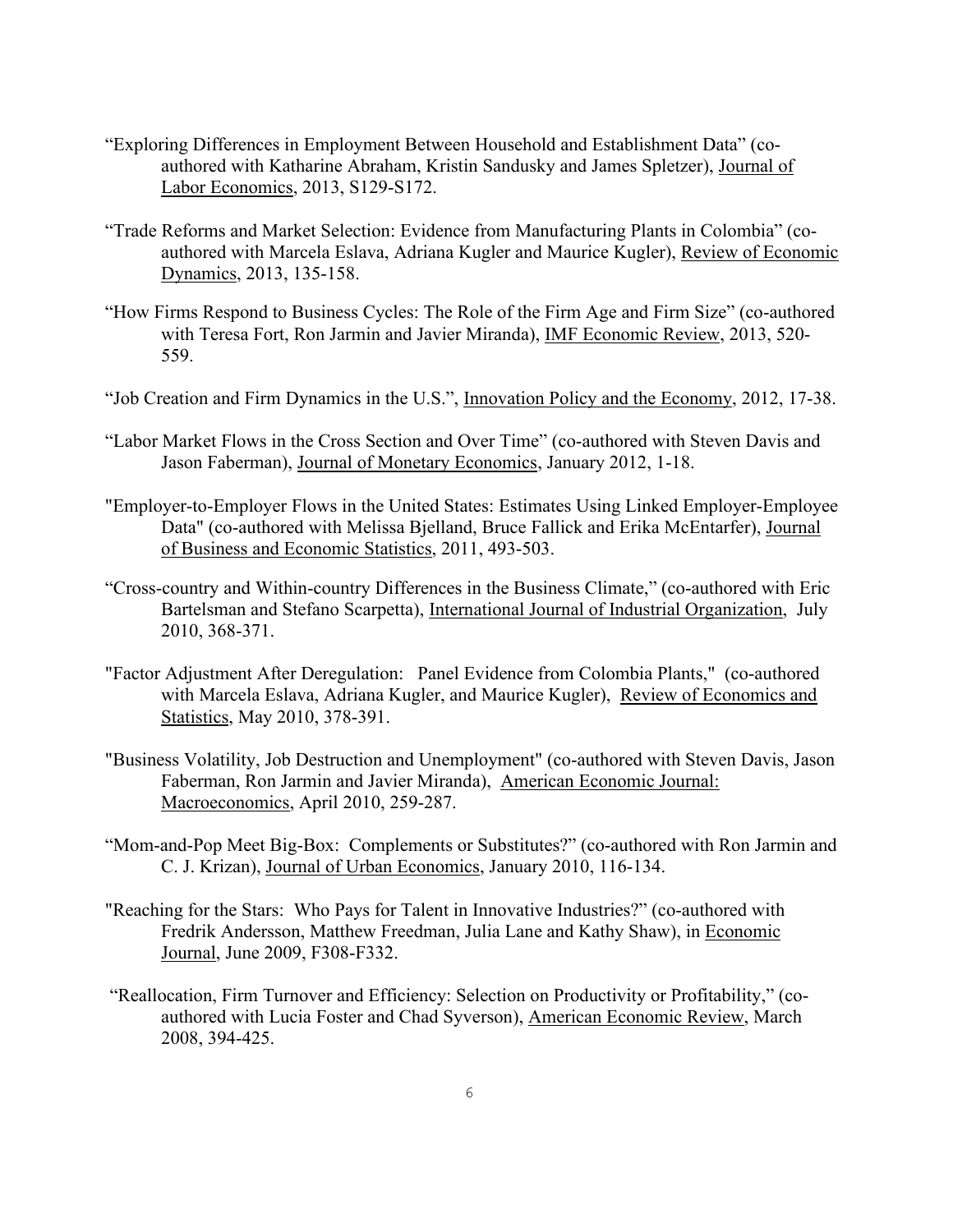- "Search Frictions: Matching Aggregate and Establishment Observations," (co-authored with Russell Cooper and Jonathan Willis), Journal of Monetary Economics, September 2007, 56-78.
- "Using Worker Flows to Measure Firm Dynamics," (co-authored with Gary Benedetto, Julia Lane and Kevin McKinney), Journal of Business and Economic Statistics, July 2007, 299-313.
- "Wages, Productivity, and the Dynamic Interaction of Businesses and Workers," (co-authored with Julia Lane and James Spletzer), Labour Economics, June 2007, 575-602.
- "Market Selection, Reallocation, and Restructuring in the U.S. Retail Trade Sector in the 1990s," (co-authored with Lucia Foster and C.J. Krizan), Review of Economics and Statistics, November 2006, 748-758.
- "Volatility and Dispersion in Business Growth Rates: Publicly Traded and Privately Held Firms," (co-authored with Steven Davis, Ron Jarmin and Javier Miranda), NBER Macroeconomics Annual 2006, 107-180.
- "On the Nature of Capital Adjustment Costs," (co-authored with Russell Cooper), Review of Economic Studies, July 2006, 611-633.
- "The Flow Approach to Labor Markets, Micro-Macro Links, and the Recent Downturn," (coauthored with Steven J. Davis and R. Jason Faberman), Journal of Economic Perspectives, Summer 2006, 3-26.
- "Plant Turnover and Structural Reforms in Colombia," (co-authored with Marcela Eslava, Adriana Kugler and Maurice Kugler), International Monetary Fund Staff Papers, 2006, 58-75.
- "The Effect of Structural Reforms on Productivity and Profitability Enhancing Reallocation: Evidence from Colombia," (co-authored with Marcela Eslava, Adriana Kugler and Maurice Kugler), Journal of Development Economics, December 2004, 333-371.
- "The Impact of Trade Reforms on Labour Market Dynamics and Productivity in Latin America: An Introduction" (co-authored with Adriana Kugler, Maurice Kugler, Alejandro Micco and Carmen Pages), Journal of Policy Reform, December 2004, 189-190.
- "Effects of Tariffs and Real Exchange Rates on Job Reallocation: Evidence from Latin America" (co-authored with Adriana Kugler, Maurice Kugler, Alejandro Micco and Carmen Pages), Journal of Policy Reform, December 2004, 191-208.
- "Integrated Longitudinal Employer-Employee Data for the United States," (co-authored with John Abowd and Julia Lane), American Economic Review, May 2004, 224-229.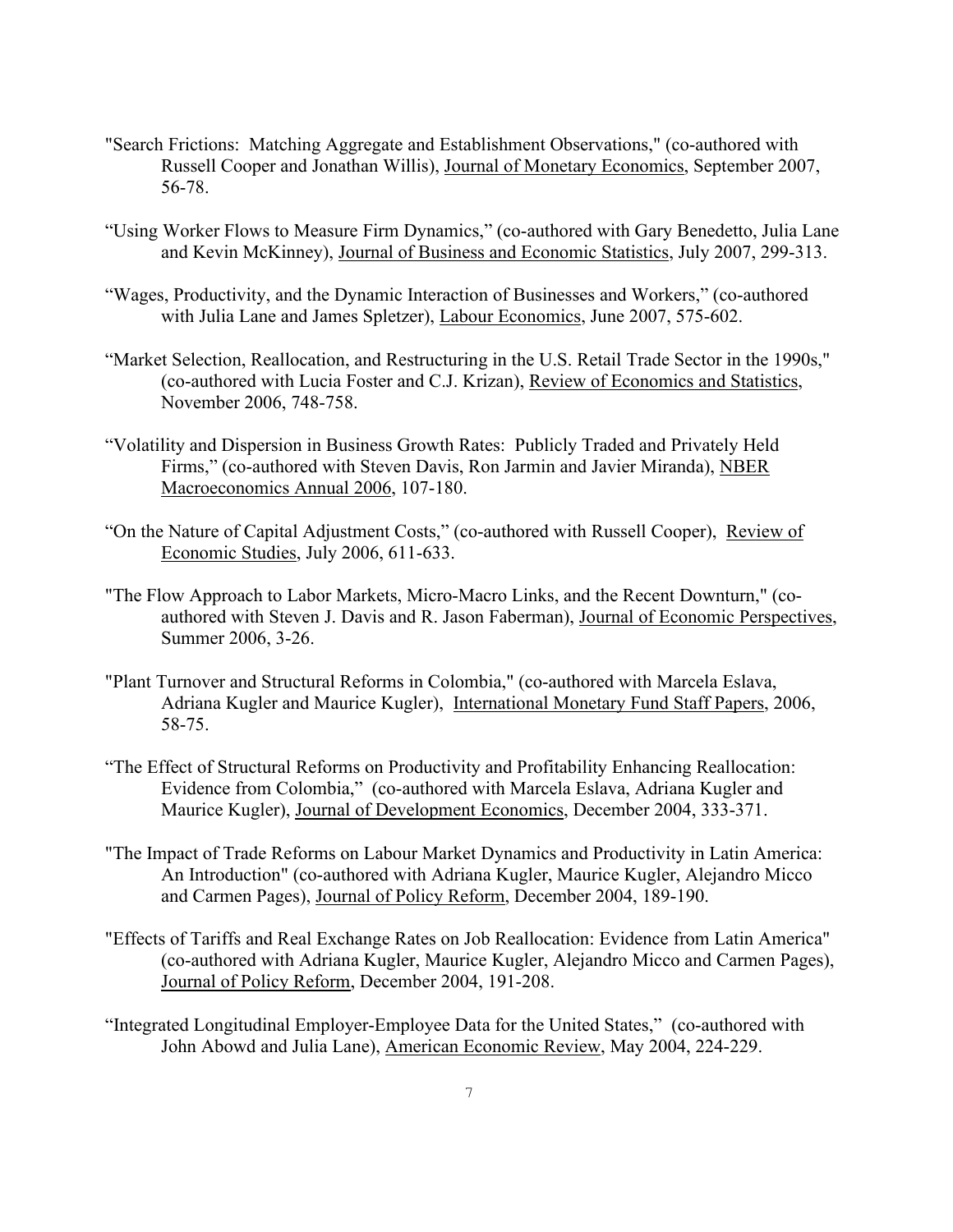- "Wages and Productivity Dispersion in U.S. Manufacturing: The Role of Computer Investment," (co-authored with Tim Dunne, Lucia Foster and Ken Troske), Journal of Labor Economics, April 2004, 397-430.
- "Understanding Aggregate Growth: The Need for Microeconomic Evidence," New Zealand Economics Papers, 2003, 33-58.
- "Worker Flows, Job Flows and Firm Wage Policies: An Analysis of Slovenia," (co-authored Milan Vodopivec), Economics of Transition, Vol. 11, 2003, 253-290.
- "A Symposium on Job Creation and Destruction in Transition Economies: An Introduction," (coauthored with Hartmut Lehmann and Katherine Terrell), Economics of Transition, Vol. 11, 2003, 205-219.
- "Gross Worker and Jobs Flows in a Transition Economy: An Analysis of Estonia." (co-authored with Milan Vodopivec), Labour Economics, 2002, 601-630.
- "Sectoral Job Creation and Destruction Responses to Oil Price Changes and Other Shocks." (co-authored with Steve Davis), Journal of Monetary Economics, December 2001, 465-512.
- "Labor Productivity: Structural Change and Cyclical Dynamics," (co-authored with Martin Baily and Eric Bartelsman), Review of Economics and Statistics, August 2001, 420-433.
- "On the Driving Forces behind Cyclical Movements in Employment Movement and Job Reallocation" (co-authored with Steven Davis), American Economic Review, December 1999, 1234-1258.
- "Machine Replacement and the Business Cycle: Lumps and Bumps," (co-authored with Russell Cooper and Laura Power), American Economic Review, September 1999, 921-46.
- "Cross-Country Evidence on Public Sector Retrenchment." (co-authored with Manisha Singh), World Bank Economic Review, January 1999, 23-66.
- "A Comparison of Job Creation and Destruction in the Manufacturing Sectors of Canada and the United States," (co-authored with John Baldwin and Tim Dunne), Review of Economics and Statistics, August 1998, 347-356.
- "Technology and Jobs: Secular Changes and Cyclical Dynamics," (co-authored with Timothy Dunne and Kenneth Troske), Carnegie-Rochester Series on Public Policy, 1997,107-178.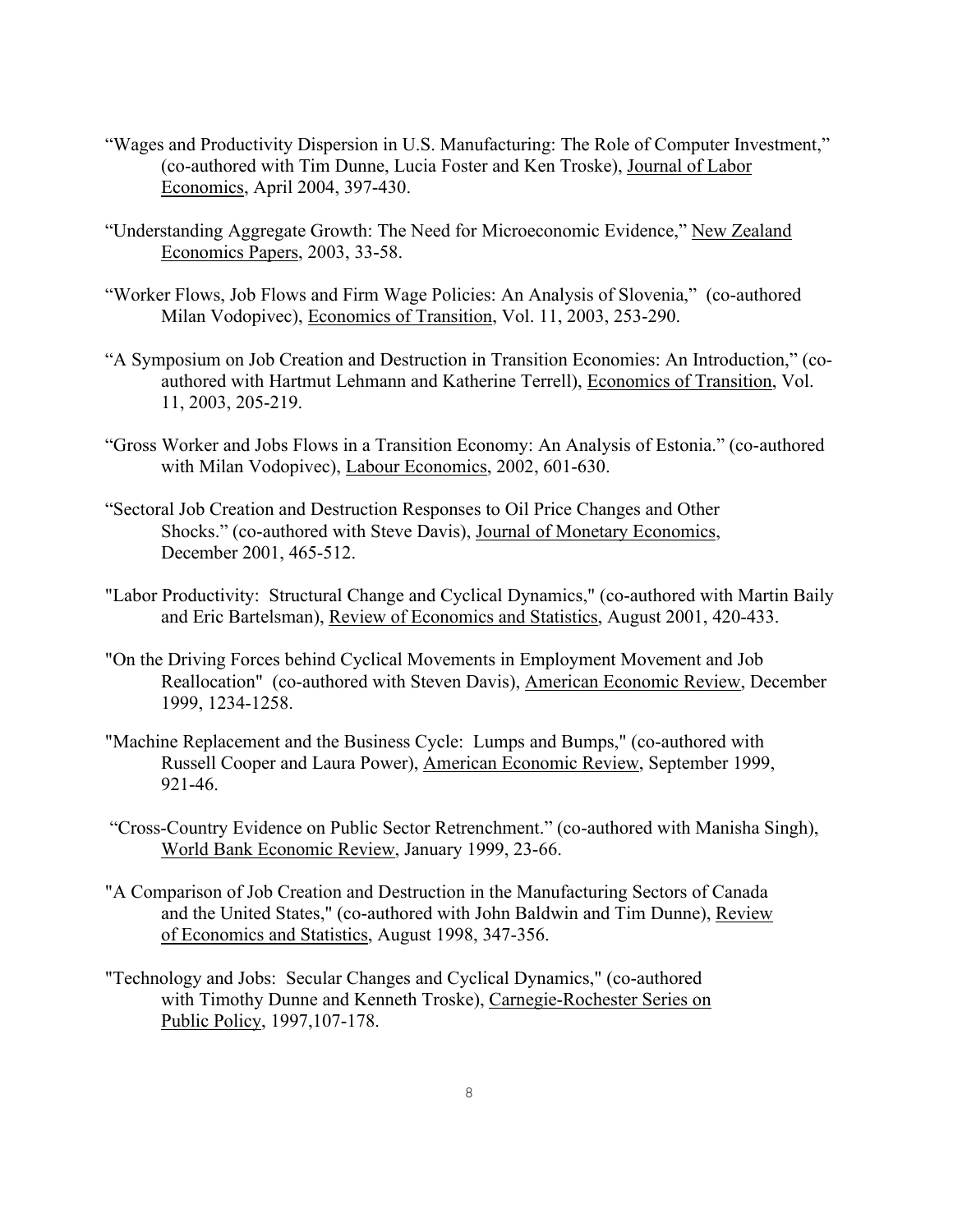- "Measuring and Analyzing Aggregate Fluctuations: The Importance of Building from Microeconomic Evidence," Federal Reserve Bank of St. Louis Review, May/June 1997, 55-78.
- "Aggregate Employment Dynamics: Building From Microeconomic Evidence," (co-authored with Ricardo Caballero and Eduardo Engel) American Economic Review, March 1997, 115-137.
- "Employer Size and the Wage Structure in U.S. Manufacturing," (co-authored with Steven Davis), Annales D'Economie et de Statistique, January/June 1996, 323-368.
- "Evidence on Macroeconomic Complementarities," (co-authored with Russell Cooper), Review of Economics and Statistics, February 1996, 78-93.
- "Real Wages and the Business Cycle," (co-authored with Katharine Abraham), Journal of Economic Literature, September 1995, 1215-1264.
- "Plant-Level Adjustment and Aggregate Investment Dynamics," (co-authored with Ricardo Caballero and Eduardo Engel), Brookings Papers on Economic Activity, 1995:2, 1-54.
- "Small Business and Job Creation: Dissecting the Myth and Reassessing the Facts," (coauthored with Steven Davis and Scott Schuh) in Labor Markets, Employment Policy, and Job Creation, (Boulder: Westview Press, 1994); reprinted in Small Business Economics (1996); abbreviated version reprinted in Business Economics, July 1994, 13-22.
- "Downsizing and Productivity Growth: Myth or Reality," (co-authored with Martin Baily and Eric Bartelsman) Small Business Economics, 1994; reprinted in Sources of Productivity Growth in the 1980s, (Cambridge: Cambridge University Press, 1996).
- "The Role of Altruism in Economic Interaction," (co-authored with Michael Waldman), Journal of Economic Behavior and Organization, 1993, 1-15.
- "The Aggregate Implications of Machine Replacement: Theory and Evidence," (coauthored with Russell Cooper), American Economic Review, 1993, 360-382.
- "Autos and the National Industrial Recovery Act: Evidence on Macroeconomic Complementarities," (co-authored with Russell Cooper), Quarterly Journal of Economics, 1993, 1043-1071.
- "Gross Job Creation, Gross Job Destruction, and Employment Reallocation" (co-authored with Steven Davis), Quarterly Journal of Economics, 1992, 819-864.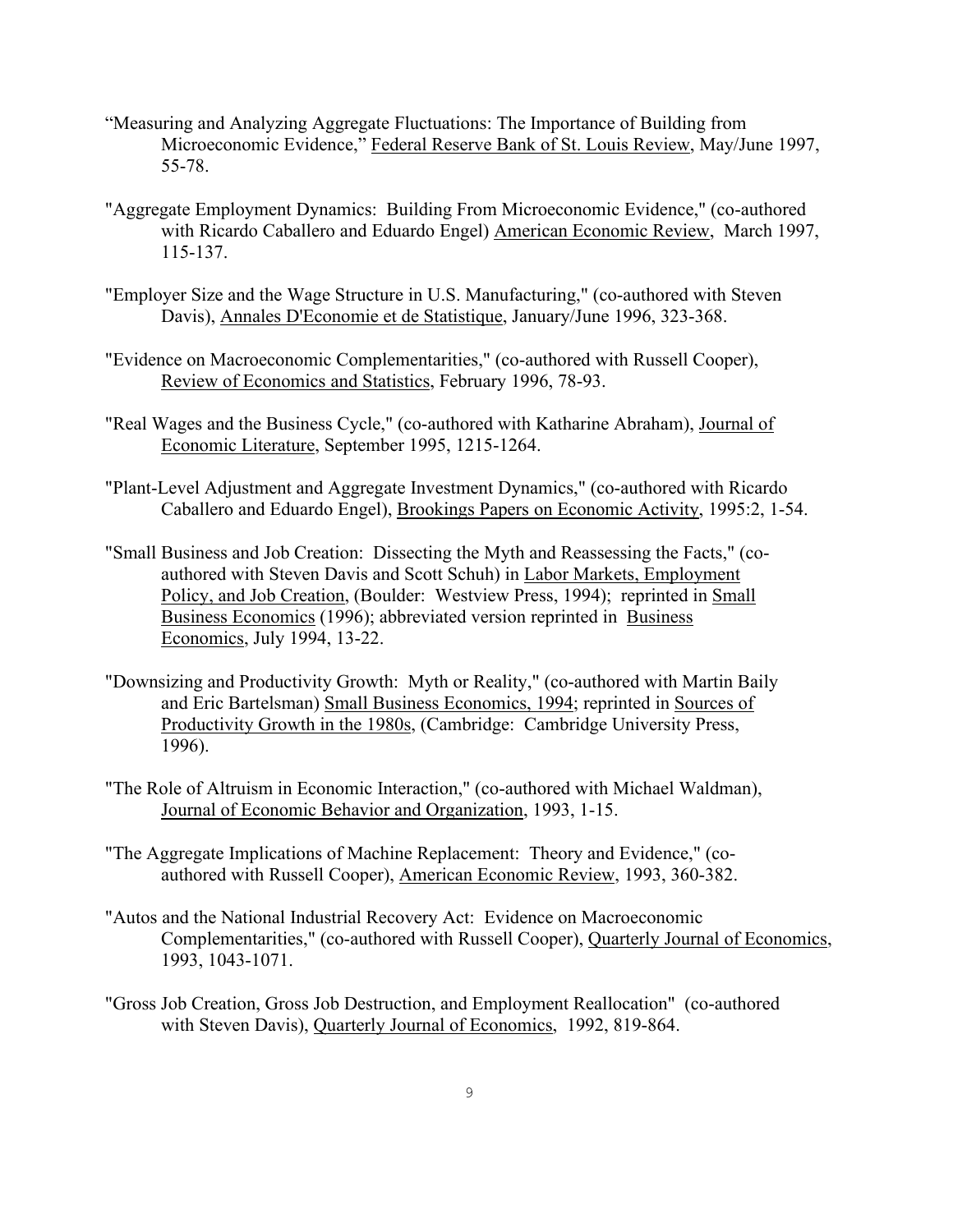- "Macroeconomic Implications of Production Bunching: Factor Demand Linkages" (coauthored with Russell Cooper), Journal of Monetary Economics, 1992, 107-128.
- "Responders Versus Nonresponders: A New Perspective on Heterogeneity" (co-authored with Michael Waldman), Economic Journal, September 1991, 1085-1102.
- "Wage Dispersion Between and Within U.S. Manufacturing Plants, 1963-1986" (co-authored with Steven Davis), Microeconomic Brookings Papers on Economic Activity, 1991, 115-200.
- "Gross Job Creation and Destruction: Microeconomic Evidence and Macroeconomic Implications" (co-authored with Steven Davis), NBER Macroeconomics Annual 1990, 123-168.
- "The Impact of Cyclical Demand Movements on Collusive Behavior" (co-authored with Joseph Harrington), Rand Journal of Economics, Spring 1991, 89-106.
- "Inventories and the Propagation of Sectoral Shocks" (co-authored with Russell Cooper), American Economic Review, March 1990, 170-190.
- "Inventories, Orders, Temporary and Permanent Layoffs: An Econometric Analysis," (co-authored with Louis Maccini), Carnegie-Rochester Conference Series on Public Policy, Spring 1989, 301-366.
- "Limited Rationality and Strategic Complements: The Implications for Macroeconomics," (co-authored with Michael Waldman), Quarterly Journal of Economics, August 1989, 463-483.
- "Rational Expectations in the Aggregate," (co-authored with Michael Waldman), Economic Inquiry, October 1989, 619-636.
- "A Model of Inventory and Layoff Behavior Under Uncertainty," (co-authored with Louis Maccini), Economic Journal, September 1988, 731-745.
- "The Time Series Properties of Aggregate Orders, Inventories and Labor Inputs" (co-authored with Louis Maccini) in The Economics of Inventory Management, (Amsterdam, Netherlands: Elsevier Science Publishers B.V., 1988).
- "Limited Countercyclical Policies: An Exploratory Study," (co-authored with Sean Becketti), Journal of Public Economics, December 1987, 311-328.
- "Insurance and Labor Market Contracting: An Analysis of the Capital Market Assumption," (co-authored with Michael Waldman), Journal of Labor Economics, July 1986, 355-375.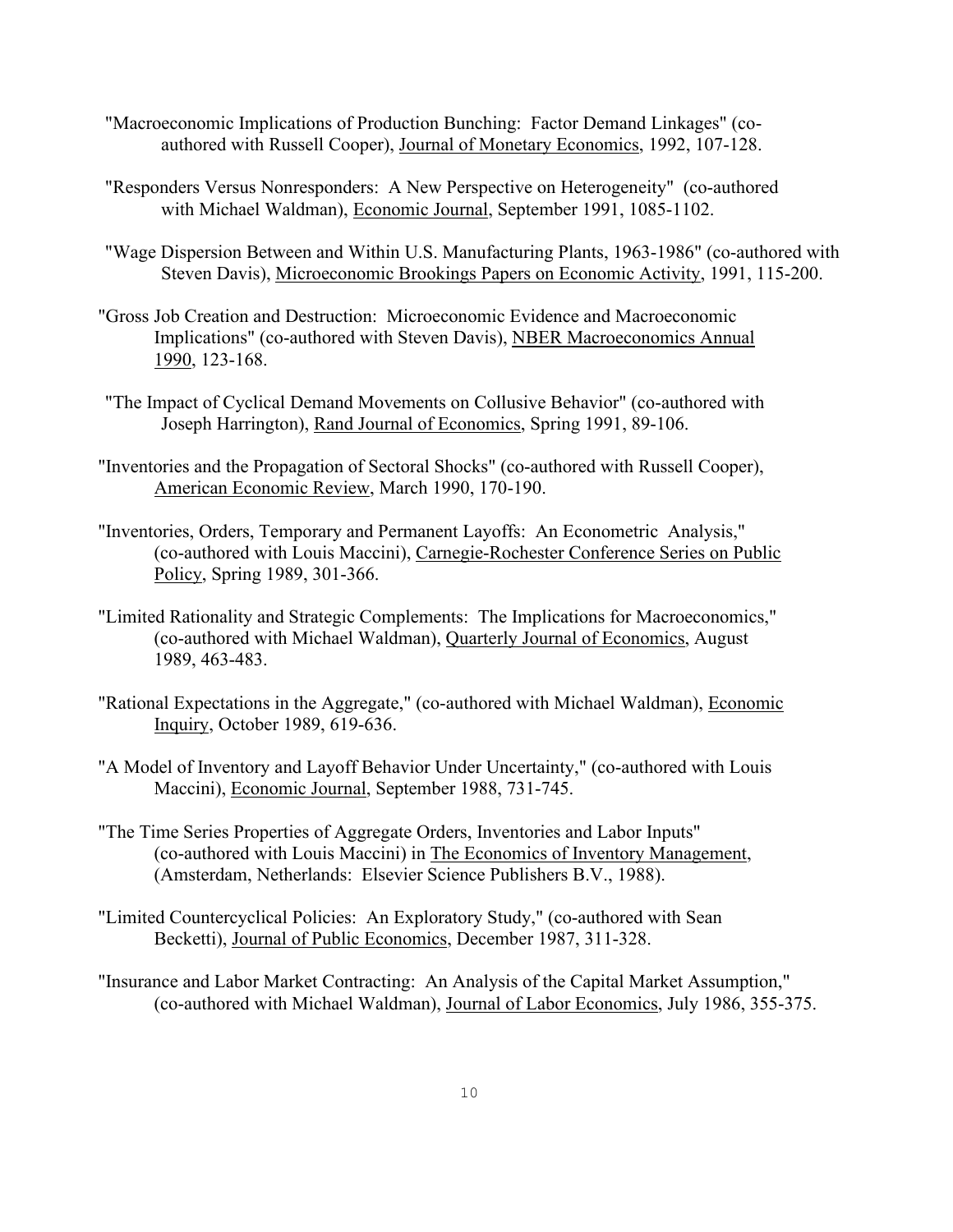- "Tax Reform and Strong Substitutes," (co-authored with Tatsuo Hatta), International Economic Review, June 1986, 303-315.
- "Unemployment Rate Dynamics and Persistent Unemployment Under Rational Expectations," (co-authored with Michael Darby and Mark Plant), American Economic Review, September 1985, 614-637.
- "Rational Expectations and the Limits of Rationality: An Analysis of Heterogeneity," (co-authored with Michael Waldman), American Economic Review, June 1985, 326-340.
- "The Distinguishing Characteristics of Temporary and Permanent Layoffs," Journal of Labor Economics, October 1984, 523-538.
- "Asymmetric Information, Multiperiod Labor Contracts, and Inefficient Job Separations," Southern Economic Journal, April 1984, 1005-1024.
- "On the Relationship Between Risk Aversion and the Development of Long Term Worker-Firm Attachments," Southern Economic Journal, October 1983, 572-577.
- "A Decomposition of the Harberger Expression for Tax Incidence,"(co-authored with Tatsuo Hatta), Journal of Public Economics, December 1982, 353-366.

### *Articles in Books:*

- "Rising between Firm Inequality and Declining Labor Market Fluidity: Evidence of a Changing Job Ladder" (co-authored with James Spletzer) in Measuring Distribution and Mobility of Income and Wealth (Raj Chetty and John N. Friedman and Janet C. Gornick and Barry Johnson and Arthur Kennickell, eds.) NBER/University of Chicago Press, 2022 (forthcoming).
- ["Entrepreneurship during the COVID-19 Pandemic: Evidence from the Business Formation](https://ideas.repec.org/h/nbr/nberch/14575.html)  [Statistics,](https://ideas.repec.org/h/nbr/nberch/14575.html)" in [Entrepreneurship and Innovation Policy and the Economy, volume 1,](https://ideas.repec.org/b/nbr/nberbk/lern-14.html) (Josh Lerner and Scott Stern, eds.) NBER/University of Chicago Press, 2022.
- "Re-Engineering Key National Economic Indicators" (co-authored with Gabriel Ehrlich, John Haltiwanger, Ron Jarmin, David Johnson, and Matthew D. Shapiro in [Big Data for Twenty-First Century Economic Statistics,](https://www.nber.org/books-and-chapters/big-data-twenty-first-century-economic-statistics) (Abraham, Jarmin, Moyer, and Shapiro, eds.), NBER/University of Chicago Press, 2022.
- "Measuring the Gig Economy: Current Knowledge and Open Issues" (co-authored with Katharine Abraham, John Haltiwanger, Kristin Sandusky, and James Spletzer) in in [Measuring and Accounting for Innovation in the Twenty-First Century,](https://www.nber.org/books-and-chapters/measuring-and-accounting-innovation-twenty-first-century) (Corrado, Haskel, Miranda, and Sichel, eds.) NBER/University of Chicago Press, 2021.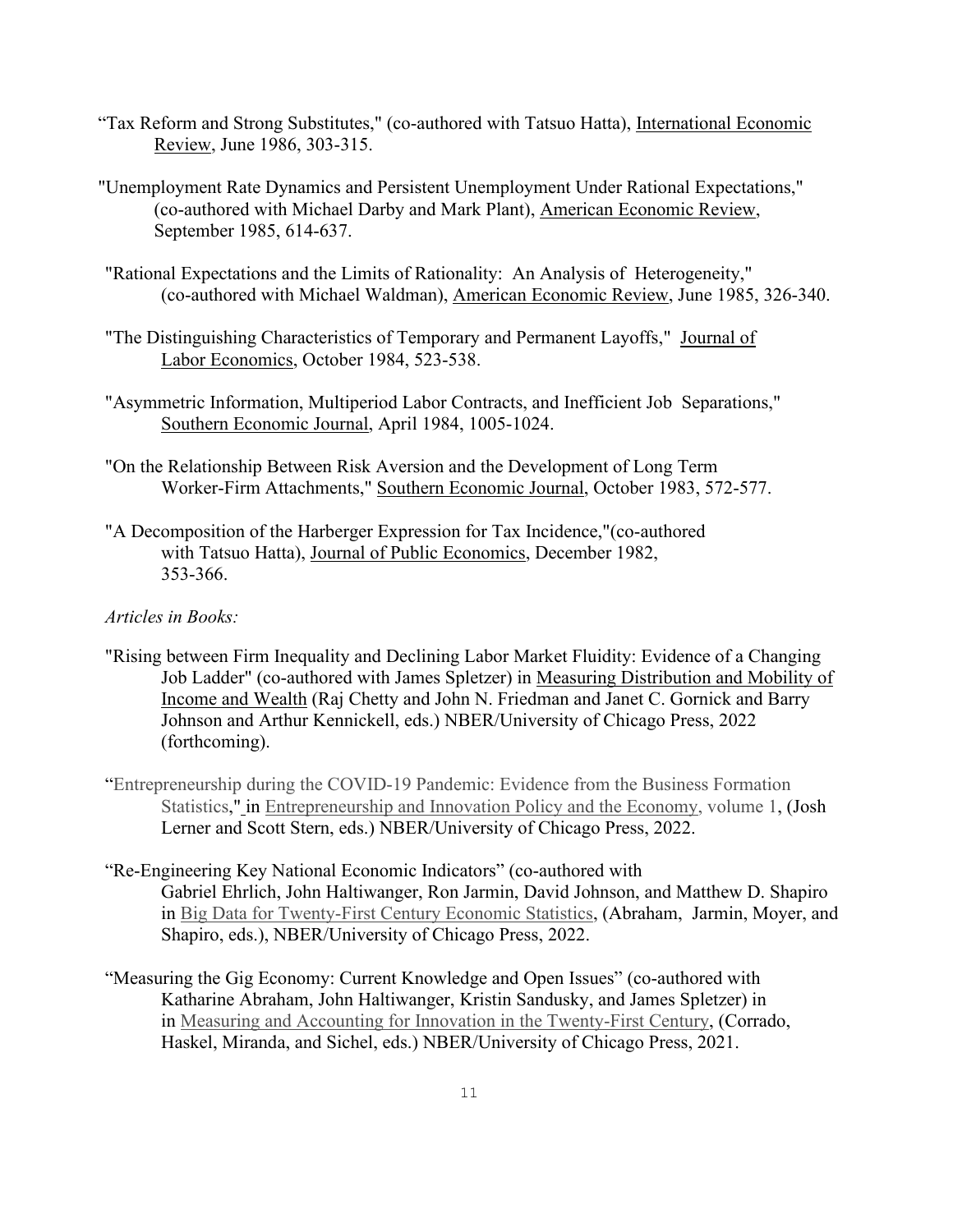- "Innovation, Productivity Dispersion, and Productivity Growth" (co-authored with Lucia Foster, Cheryl Grim, John Haltiwanger, and Zoltan Wolf in [Measuring and Accounting for Innovation in the Twenty-First Century,](https://www.nber.org/books-and-chapters/measuring-and-accounting-innovation-twenty-first-century) (Corrado, Haskel, Miranda, and Sichel, eds.) NBER/University of Chicago Press, 2021.
- "High Growth Young Firms: Contribution to Job Growth, Revenue Growth and Productivity" (co-authored with Ron Jarmin, Robert Kulick and Javier Miranda) in Measuring Entrepreneurial Businesses: Current Knowledge and Challenges (Haltiwanger, Hurst, Miranda and Schoar, eds.), NBER/University of Chicago Press, 2017.
- "The Evolution of National Retail Chains: How We Got Here" (co-authored with Lucia Foster, Shawn Klimek, C.J. Krizan, and Scott Ohlmacher), in Handbook of Retail Trade (Basker, eds)., 2015.
- "Labor Market Fluidity and Economic Performance" (co-authored with Steven Davis) in Re-Evaluating Labor Market Dynamics 2014 Jackson Hole Symposium Volume Published by the Federal Reserve Bank of Kansas City, 2015, 17-108.
- "Globalization and Economic Volatility," in *Making Globalization Socially Sustainable* (Bacchetta and Jansen, eds), World Trade Organization/International Labor Organization, 2011, 119-145.
- "Firm Dynamics and Productivity Growth," EIB Papers, Volume 16, No. 1, 2011, 116-136.
- "Adjusted Estimates of Worker Flows and Job Openings in JOLTS" (co-authored with Steven Davis, Jason Faberman, and Ian Rucker), in Labor in the New Economy (Abraham, Harper and Spletzer, eds.) NBER/University of Chicago Press, 2010, 187-215.
- "Measuring the Dynamics of Young and Small Businesses: Integrating the Employer and Non-Employer Businesses," (co-authored with Steven Davis, C.J. Krizan, Ron Jarmin, Javier Miranda, Al Nucci, and Kristin Sandusky), in *Producer Dynamics: New Evidence from Micro Data*, (Dunne, Jensen and Roberts, eds.) NBER/University of Chicago Press, 2009, 329-366.
- "Measuring and Analyzing Cross Country Differences in Firm Dynamics," (co-authored with Eric Bartelsman and Stefano Scarpetta), in *Producer Dynamics: New Evidence from Micro Data*, (Dunne, Jensen and Roberts, eds.) NBER/University of Chicago Press, 2009, 15-76.
- "Entrepreneurship and Job Growth," in *Entrepreneurship, Growth and Public Policy* (Acs, Audretsch and Strom, eds.) Cambridge University Press, 2009, 119-145.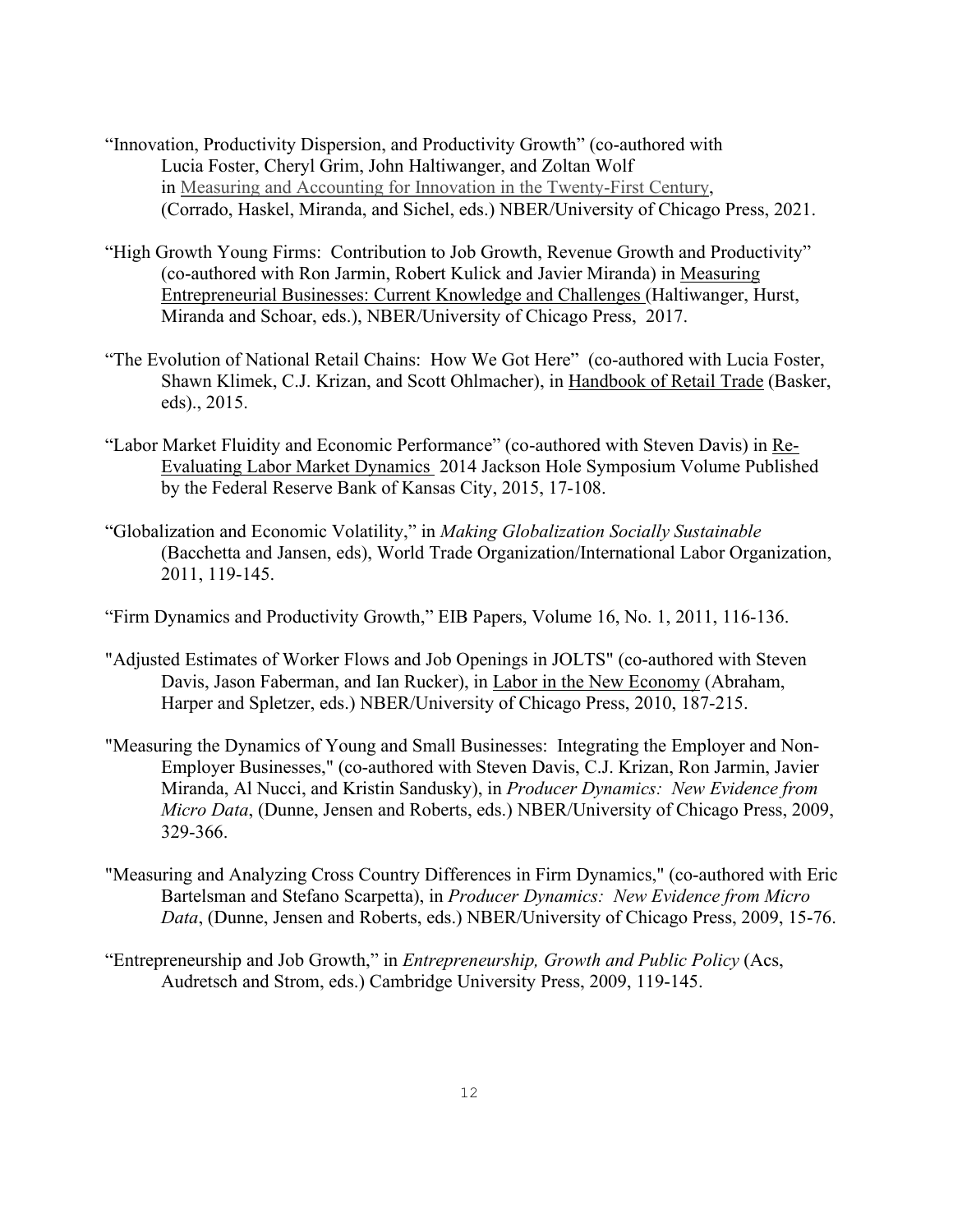- "Wage Structure and Labor Mobility in the United States," (with John Abowd and Julia Lane" in "The Structure of Wages: An International Comparison" (Lazear and Shaw, ed.), University of Chicago Press, 2009, 81-100.
- "Micro and Macro Data Integration: The Case of Capital," (co-authored with Randy Becker, Ron Jarmin, Shawn Klimek and Daniel Wilson), in A New Architecture for the National Accounts (eds. Dale Jorgensen, Steven Landefeld, William Nordhaus), University of Chicago Press, 2006, 541-609.
- "The Relationship Between Human Capital, Productivity and Market Value: Building Up From Microeconomic Evidence" (co-authored with John Abowd, Ron Jarmin, Julia Lane, Paul Lengermann, Kristin McCue, Kevin McKinney, and Kristin Sandusky), in Measuring Capital in the New Economy (eds. Carol Corrado, John Haltiwanger and Daniel Sichel), University of Chicago Press, 2005, 153-204.
- "The Spread of ICT and Productivity Growth: Is Europe Really Lagging Behind in the New Economy," (co-authored with Eric Bartelsman, Andrea Bassannini, Ron Jarmin, Stefano Scarpetta, and Thorsten Schank), in The ICT Revolution, Oxford University Press (2004).
- "A Statistical Portrait of the New Economy," (co-authored with Ron Jarmin) in the New Economy Handbook, Elsevier Academic Press, 2003.
- "Wages, Productivity, and Technology: What Have We Learned from Microeconomic Evidence," in Technology and the Labor Market, Kluwer Academic Press, 2002, 171-186.
- "Aggregate Productivity Growth: Lessons from Microeconomic Evidence," (co-authored with Lucia Foster and C.J. Krizan), New Directions in Productivity Analysis (eds. Edward Dean, Michael Harper and Charles Hulten), University of Chicago Press, 2001, 303-372.
- "Measuring the Digital Economy," (co-authored with Ron Jarmin), in Understanding the Digital Economy, (edited by Erik Brynjolfsson and Brian Kahin), MIT Press, 2000, 13-33.
- "Gross Job Flows," (co-authored with Steven Davis), Handbook of Labor Economics, Volumes 3 and 4, edited by Orley Ashenfelter and David Card, 1999, 2711-2805.
- "Measuring Gross Worker and Job Flows," (co-authored with Steven Davis), in Labor Statistics Measurement Issues, edited by John Haltiwanger, Marilyn Manser and Robert Topel, (Chicago: University of Chicago Press), 1999, 77-122.
- "Small Business and Job Creation in the United States: The Role of New and Young Businesses." (co-authored with C.J. Krizan), Are Small Firms Important?: Their Role and Impact, edited by Zoltan Acs, Kluwer Academic Publishing Company, 1999, 79-97.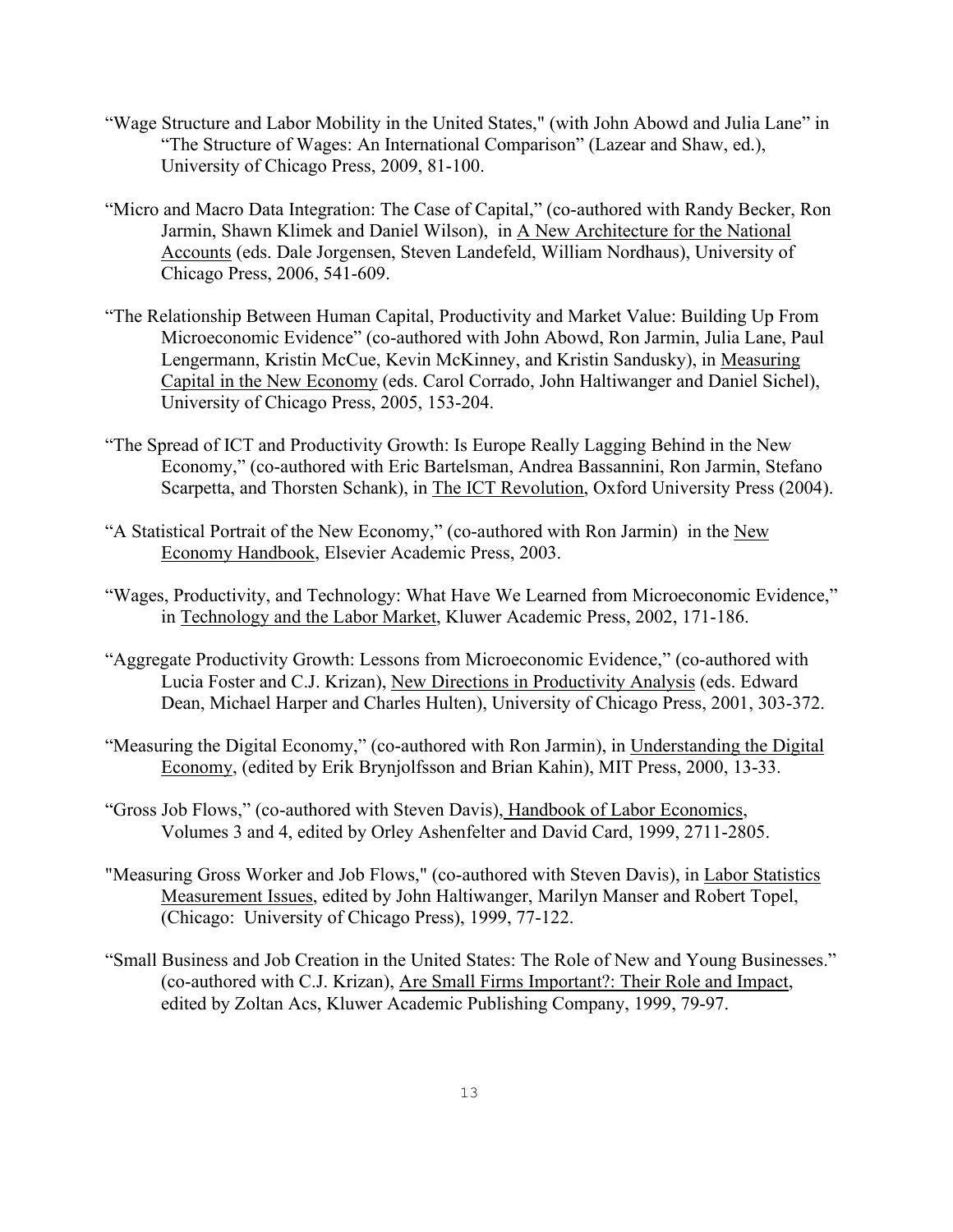- "Gross Job Flows between Plants and Industries," (co-authored with Scott Schuh), Federal Reserve Bank of Boston New England Economic Review, March-April 1999, 41-64.
- "Job Creation and Destruction by Employer Size and Age: Cyclical Dynamics." in Entrepreneurship, SMEs, and the Macroeconomy, Cambridge University Press, 1998, 239-285.
- "Aggregate Productivity and Job Growth: Lessons from the Firm," in The Rising Tide: Higher Growth for the 21st Century, John Wiley and Sons, 1998.
- "Inventories and Multi-Period Labor Contracts: Implications for Business Cycle Analysis," (coauthored with Louis Maccini) in Inventory Cycle and Monetary Policy, (New York: Springer-Verlag, 1994), 175-205.
- "Job Change in the Manufacturing Sectors of Canada and the United States," (co-authored with John Baldwin and Timothy Dunne) in The Dynamics of Industrial Competition, (Cambridge: Cambridge University Press, 1994).
- "Published Versus Sample Statistics from the ASM: Implications for the LRD," (co-authored with Steven Davis and Scott Schuh), Proceedings from the 1990 Business and Economics Section of the American Statistical Meetings.
- "Alternative Measures of Slackness in the Labor Market and Their Relationship to Wage and Price Inflation," (co-authored with Mark Plant) in Unemployment and the Structure of Labor Markets, (Oxford, England: Basil Blackwell Ltd.,1987).
- "Layoffs" in the New Palgrave, (Cambridge, England: MacMillan Press Ltd., 1987);
- "The Natural Rate of Unemployment" in the New Palgrave, (Cambridge, England: MacMillan Press Ltd., 1987).
- "Temporary Layoffs, Contractual Labor Market Equilibrium, and the Relationship Between Wages and Unemployment," in Current Research in Labor Economics, (Los Angeles: IIR Press), 1984, 21-46.

### *Books*:

- Measuring Entrepreneurial Businesses: Current Knowledge and Challenges (co-edited with Erik Hurst, Javier Miranda and Antoinette Schoar), NBER/University of Chicago Press, 2017.
- Understanding Business Dynamics: An Integrated Data System for America's Future (co-edited with Lisa Lynch and Chris Mackie), (Washington, D.C.: National Academies Press) 2007.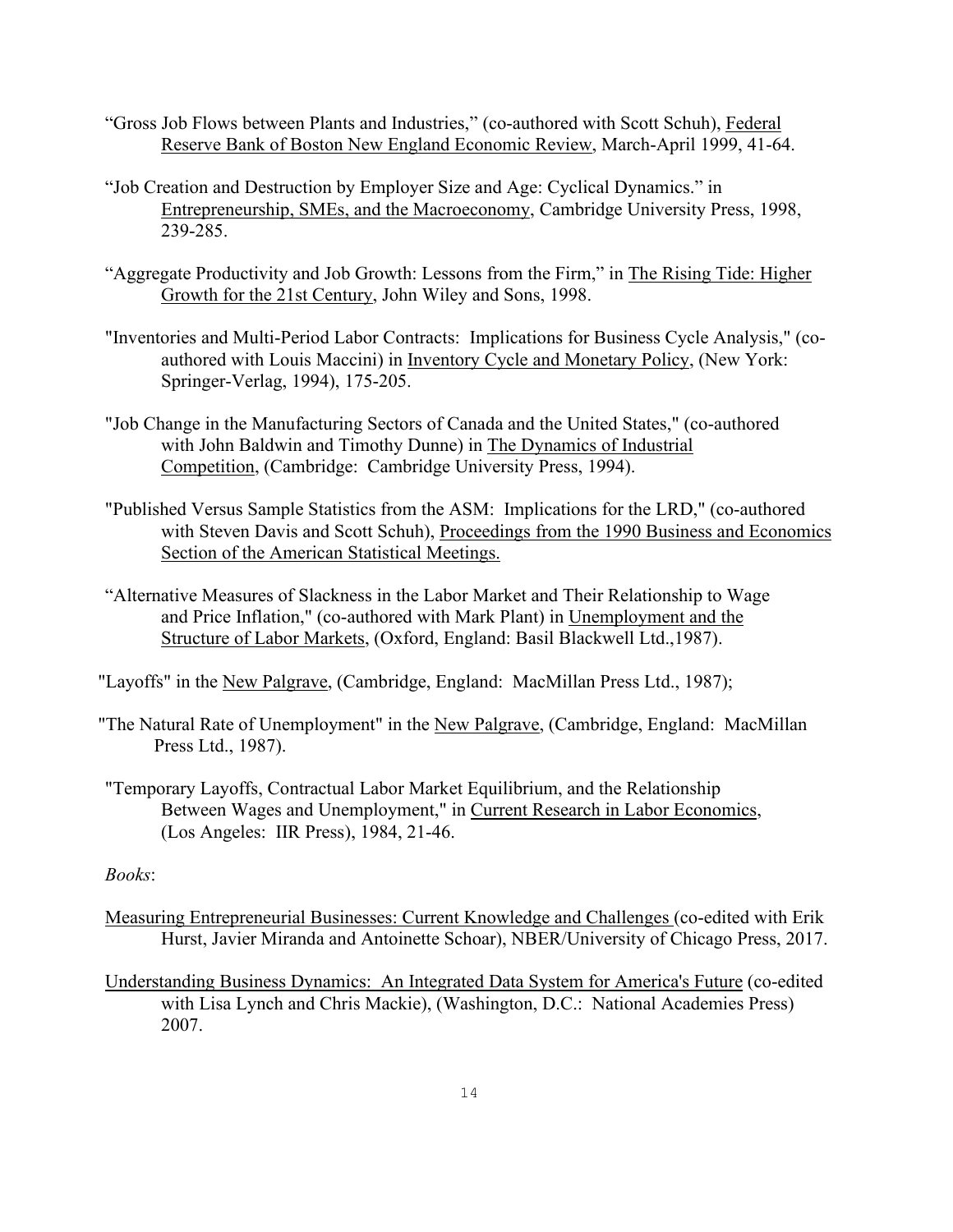- Economic Turbulence: Is A Volatile Economy Good For America?, (co-authored with Clair Brown and Julia Lane), (Chicago: University of Chicago Press) 2006.
- Measuring Capital in the New Economy, (co-edited with Carol Corrado and Daniel Sichel), (Chicago: University of Chicago Press), 2005.
- The Creation of Employer-Employee Matched Data, (co-edited with Julia Lane, James Spletzer, Jules Theeves, and Kenneth Troske), (Amsterdam: North-Holland) 1999.
- Labor Statistics Measurement Issues, (co-edited with Marilyn Manser and Robert Topel), (Chicago: University of Chicago Press), 1999.
- Job Creation and Destruction, (co-authored with Steven Davis and Scott Schuh) (Cambridge: MIT Press, 1996); named one of the Outstanding Academic Books of 1996 by *Choice* (January 1997).

#### *Other Publications:*

- "High-frequency data from the U.S. Census Bureau during the COVID-19 pandemic: small vs. new businesses," (co-authored with Catherine Buffington, Daniel Chapman, Emin Dinlersoz, and Lucia Foster), Business Economics, July 2021, 155-167.
- "Business Formation: A Tale of Two Recessions" American Economic Association Papers and Proceedings, May 2021, 253-257.
- "Minding Your P's and Q's: Going from Micro to Macro in Measuring Prices and Quantities" (co-authored with Gabriel Ehrlich, Ron Jarmin, David Johnson, and Matthew Shapiro) American Economic Association Papers and Proceedings, May 2019, 438-443.
- "The Rise of The Gig Economy: Fact or Fiction?" (co-authored with Katharine Abraham, Kristin Sandusky and James Spletzer," American Economic Association Papers and Proceedings, May 2019, 357-361.
- "Declining Dynamism, Allocative Efficiency, and the Productivity Slowdown," (co-authored with Ryan Decker, Ron Jarmin and Javier Miranda), American Economic Association Papers and Proceedings, American Economic Association, May 2017, 322-326.
- "Declining Business Dynamism: What We Know and the Way Forward" (co-authored with Ryan Decker, Ron Jarmin and Javier Miranda), American Economic Review Papers and Proceedings, May 2016, 203-207.
- "Firm-Level Dispersion in Productivity: Is the Devil in the Details?" (co-authored with Lucia Foster, Cheryl Grim, and Zoltan Wolf), American Economic Review Papers and Proceedings, May 2016, 95-98.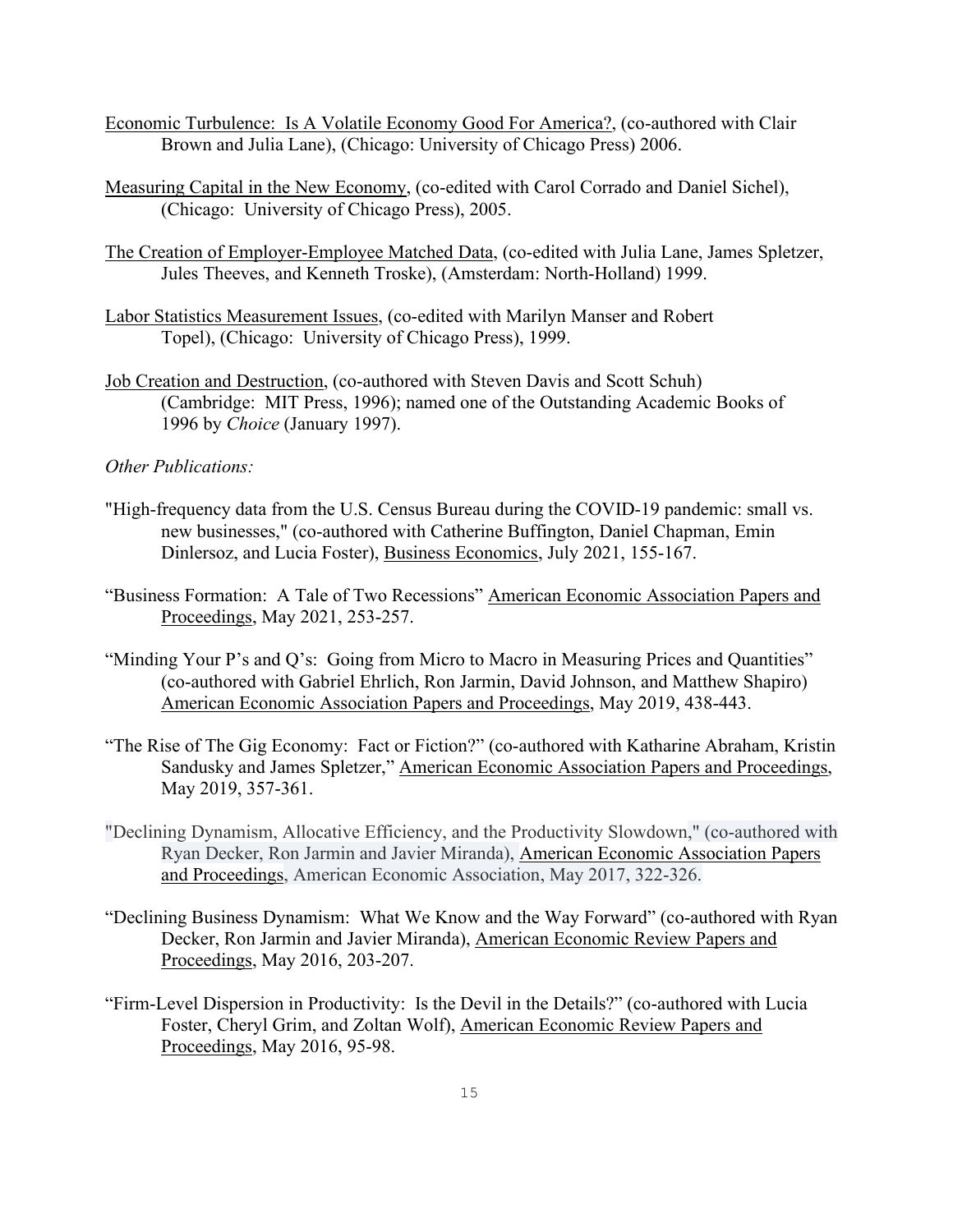- "Recruiting Intensity during and after the Great Recession: National and Industry Evidence" (coauthored with Steven Davis and Jason Faberman), American Economic Review Papers and Proceedings, May 2012, 584-588.
- "Declining Business Dynamism in the U.S. High-Technology Sector." (co-authored with Ian Hathaway and Javier Miranda), The Kauffman Foundation, 2014.
- "Anemic Job Creation and Growth in the Aftermath of the Great Recession:Are Home Prices to Blame?" (co-authored with Ron Jarmin and Javier Miranda), Statistical Brief by the Kauffman Foundation, July 2013.
- "Job Creation, Churning and Wages at Young Businesses" (co-authored with Henry Hyatt, Erika McEntarfer, and Liliana Sousa), Statistical Brief by the Kauffman Foundation, December 2012.
- "Where Have All the Young Firms Gone?" (co-authored with Ron Jarmin and Javier Miranda) Statistical Brief by the Kauffman Foundation, April 2012.
- "Historically Large Decline in Job Creation from Startups and Existing Firms in the 2008-09 Recession" (co-authored with Ron Jarmin and Javier Miranda) Statistical Brief by the Kauffman Foundation, April 2011.
- "Comments" in Brookings Papers on Economic Activity, 2011:2
- "Comments" in Brookings Papers on Economic Activity, 2011:1
- "Comments" in NBER International Seminar in Macroeconomics 2009.
- "High Growth and Failure of Young Firms" (co-authored with Ron Jarmin and Javier Miranda) Statistical Brief by the Kauffman Foundation, March 2009.
- "Entrepreneurship Across States" (co-authored with Ron Jarmin and Javier Miranda) Statistical Brief by the Kauffman Foundation., February 2009.
- "The Business Dynamic Statistics: An Overview" (co-authored with Ron Jarmin and Javier Miranda) Statistical Brief by the Kauffman Foundation, January 2009.
- "Jobs Created by Business Startups in the U.S." (co-authored with Ron Jarmin and Javier Miranda) Statistical Brief by the Kauffman Foundation, January 2009.
- "Turmoil and Growth: Young Businesses, Economic Churning and Productivity Growth" (coauthored with Steven Davis and Ron Jarmin) Statistical Brief by the Kauffman Foundation, June 2008.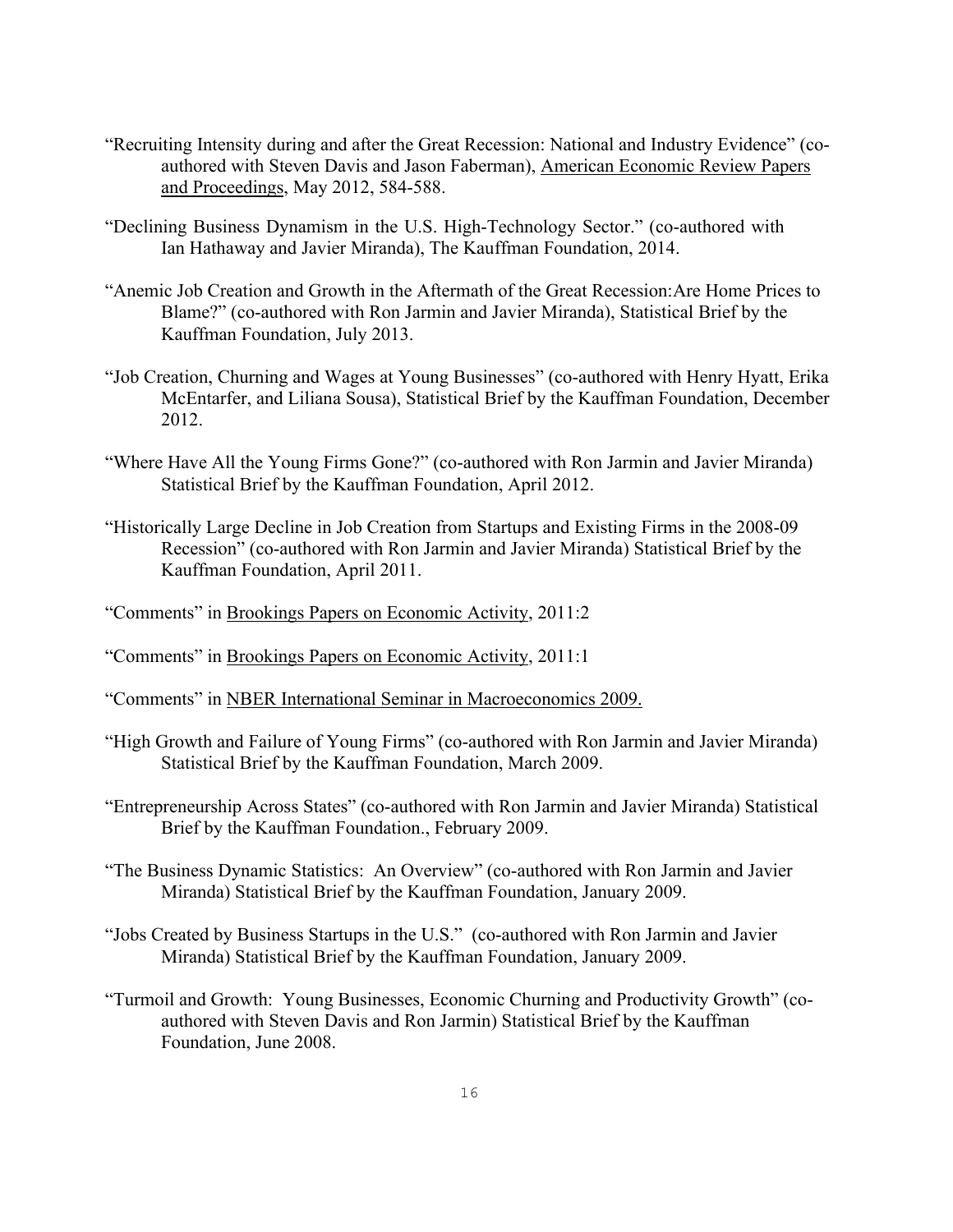- "Report: International Symposium on Linked Employer-Employee Data -- Creating Employer and Employee Datasets" Monthly Labor Review, July 1998.
- "Bringing Household and Business Data Together at the Micro Level" Proceedings of the 1998 Joint IASS/IAOS Conference.
- "Productivity Differences Across Employers: The Role of Employer Size, Age, and Human Capital," (co-authored with Julia Lane and James Spletzer), American Economic Review Papers and Proceedings, May 1999, 94-98.
- "Comments" in Brookings Papers on Economic Activity,Microeconomics 1997
- "Comments" in Brookings Papers on Economic Activity, 1995:1.
- Review of Unemployment and Macroeconomics by Assar Lindbeck in Journal of Economic Literature, December 1994.
- "Comments", in Labor Markets, Employment Policy, and Job Creation, (Boulder: Westview Press, 1994).
- "Comments" , Brookings Papers on Economic Activity, Microeconomics 1992.
- "The Jobs Myth," in Forecast, January/February 1994, 40-41.
- "Comments" , Brookings Papers on Economic Activity, Microeconomics 1992.
- Review of Inflation: Causes and Effects, ed. by Robert E. Hall, Journal of Money, Credit and Banking, August 1984.
- "The Ins and Outs of Macroeconomic Forecasting: A Tutorial for Students", Proceedings of the 1986 University AEP Conference.
- "Comment on Price Elasticity of Demand for Water: A Case Study of Tucson, Arizona,"(co-authored with David Colander), Water Resources Research, October 1979, 1275-1277.
- "The Voluntary Pay and Price Standards Have Had No Discernable Effect on Inflation," U.S. General Accounting Office Report to the Congress of the United States, Report No. PAD-81-02, December 10, 1980 (co-authored with staff of Program Analysis Division).

*Work in Progress (Working Papers)*: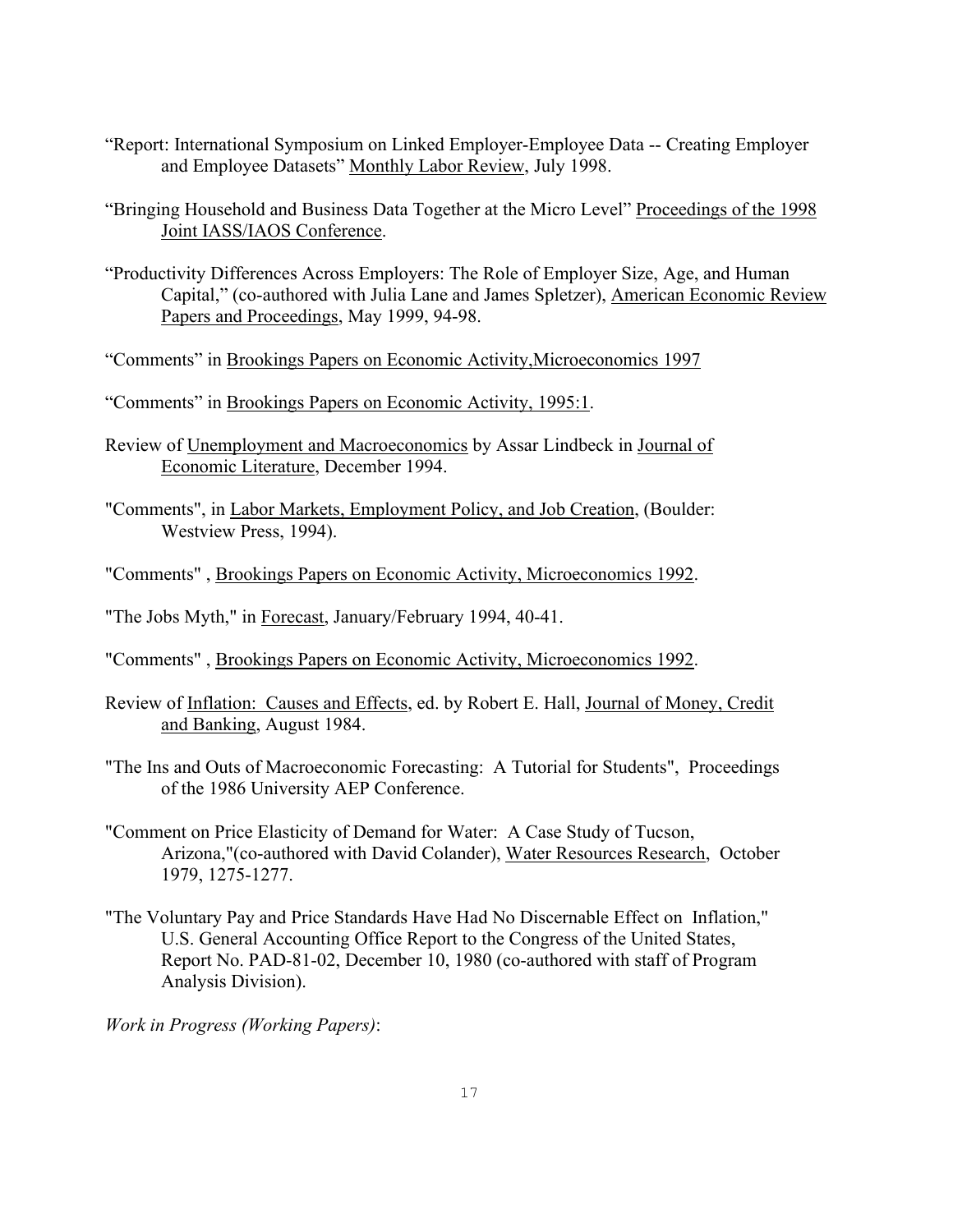- "Industries, Mega Firms and Increasing Inequality" (co-authored with Henry Hyatt and James Spletzer), NBER Working Paper No. 29920, April 2022.
- "Job Displacement and Job Mobility: The Role of Joblessness" (co-authored with Bruce Fallick, Erika McEntarfer, and Matthew Staiger), NBER Working Paper No. 29187, August 2021.
- ["Cyclical Worker Flows: Cleansing vs. Sullying"](https://ideas.repec.org/p/nbr/nberwo/28802.html) (co-authored with Henry Hyatt, Erika McEntarfer, and Matthew Staiger), [NBER Working Paper No. 2](https://ideas.repec.org/s/nbr/nberwo.html)8802, May 2021.
- "Earning Joiners and Startup Performance" (co-authored with Joonkyu Choi, Nathan Goldschlag, and Daniel Kim) NBER Working Paper No. 28417, Revised February 2022.
- ["The Children of HOPE VI Demolitions: National Evidence on Labor Market Outcomes,](https://ideas.repec.org/p/nbr/nberwo/28157.html)" (coauthored with Mark Kutzbach, Giordano Palloni, Henry Pollakowski, Matthew Staiger and Daniel Weinberg), [NBER Working Paper No.](https://ideas.repec.org/s/nbr/nberwo.html) 28157, November 2020.
- "The Life-Cycle Growth of Plants: The Role of Productivity, Demand and Wedges," (coauthored with Marcela Eslava), NBER Working Paper No. 27184, May 2020.
- "The Economic Effects of Private Equity Buyouts" (co-authored with Steven Davis, Kyle Handley, Ben Lipsius, Josh Lerner, Javier Miranda, NBER Working Paper No. 26371, October 2019.
- "Dynamism Diminished: The Role of Housing Markets and Credit Conditions" (co-authored with Steven Davis), NBER Working Paper No. 25466, January 2019.
- "Early-Stage Business Formation: An Analysis of Applications for Employer Identification Numbers," (co-authored with Kimberly Bayard, Emin Dinlersoz, Timothy Dunne, Javier Miranda and John Stevens ), NBER Working Papers 24364, February 2018.
- "Misallocation Measures: The Distortion That Ate the Residual," (co-authored with Robert Kulick and Chad Syverson), NBER Working Papers 24199, January 2018.
- "Cyclical Reallocation Across Employers by Firm Size and Firm Wage" (co-authored with Henry Hyatt and Erika McEntarfer), NBER Working Paper No. 21235.
- "The Secular Decline in Business Dynamism in the U.S." (co-authored with Ryan Decker, Ron Jarmin and Javier Miranda), June 2014.
- "The Changing Cyclical Dynamics of U.S. Labor Markets", paper presented to the Board of Governors of the Federal Reserve Board, Academic Advisors Panel, Washington, D.C., October 2010.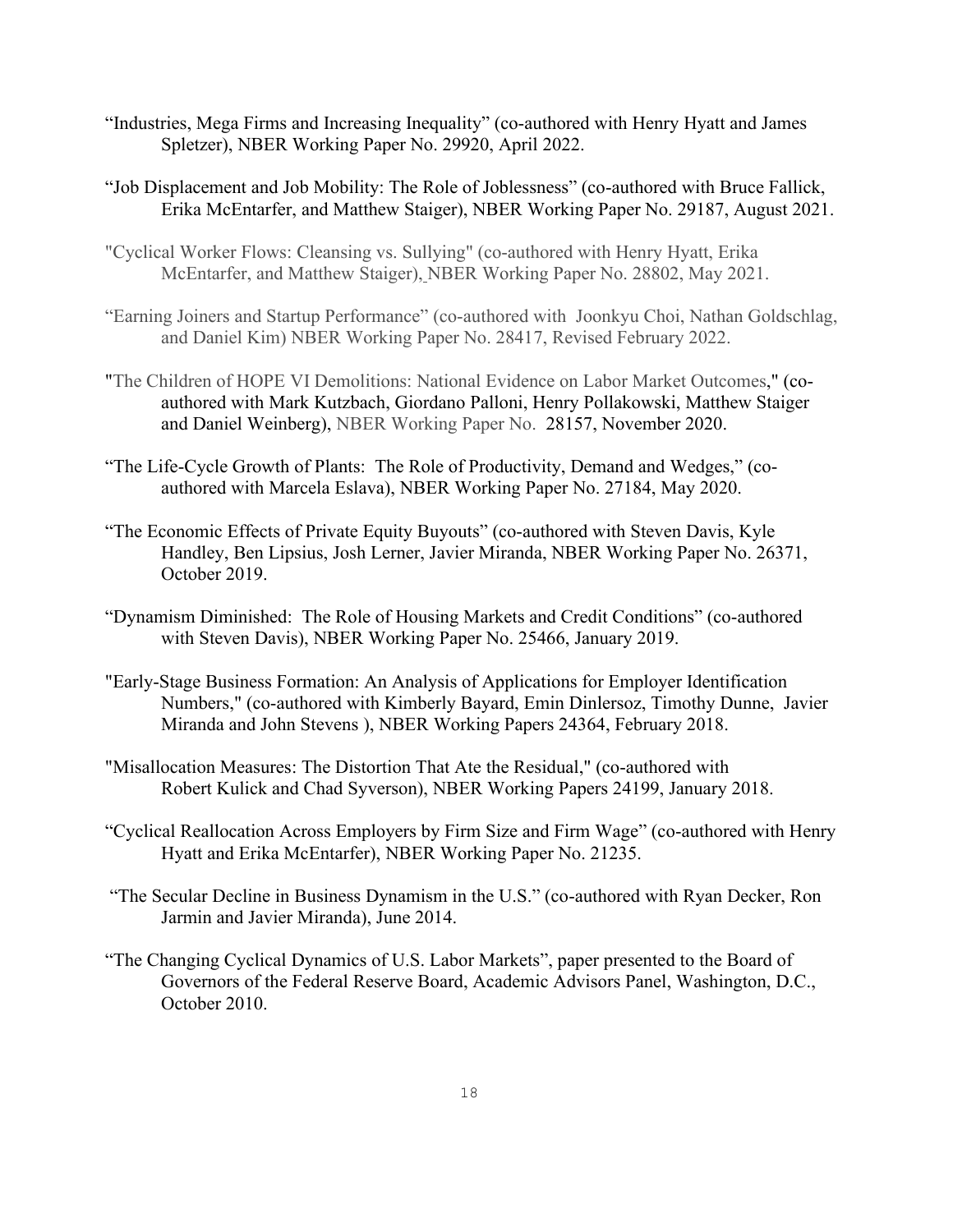- "Euler-Equation Estimation for Discrete Choice Models: A Capital Accumulation Application" (co-authored with Russell Cooper and Jon Willis), NBER Working Paper No. 15675, January 2010.
- "Technology and Skill: An Analysis of Within and Between Firm Differences" (co-authored with John Abowd, Julia Lane, Kevin McKinney and Kristin Sandusky), NBER Working Paper No. 13043, April 2007.
- "The Contribution of Restructuring and Reallocation to China's Productivity and Growth," (coauthored with Haiyan Deng and Robert McGuckin with Xu Jianyi & Liu Yaodong & Liu Yuqi,) Economics Program Working Papers 07-04, The Conference Board, Economics Program.
- "Talent Sorting and Skill Complementarity Across Software Engineers" (co-authored with Fredrik Andersson, Matt Freedman, Paul Oyer and Kathryn Shaw), December 2006.
- "Reconciling Household and Administrative Measures of Self-Employment," (co-authored with Melissa Bjelland, Kristin Sandusky, and James Spletzer), Working Paper, March 2006.
- "Firm Performance, Workforce Quality and Workforce Churning," (co-authored with Benjamin Campbell, Hyowook Chiang, Lawrence Hunter, Ron Jarmin, Nicole Nestoriak and Kristin Sandusky), Working Paper, September 2005.
- "Microeconomic Evidence of Creative Destruction in Industrial and Developing Countries," (coauthored with Eric Bartelsman and Stefano Scarpetta), IZA Working Paper No. 1374, October 2004.
- "Internal Labor Markets and Diversification Strategies in Financial Services," (co-authored with Hyowook Chiang, Cheryl Grim, Chip Hunter, Ron Jarmin, Nicole Nestoriak, Kristin Sandusky, and Jeongil Seo), Working Paper, December 2004.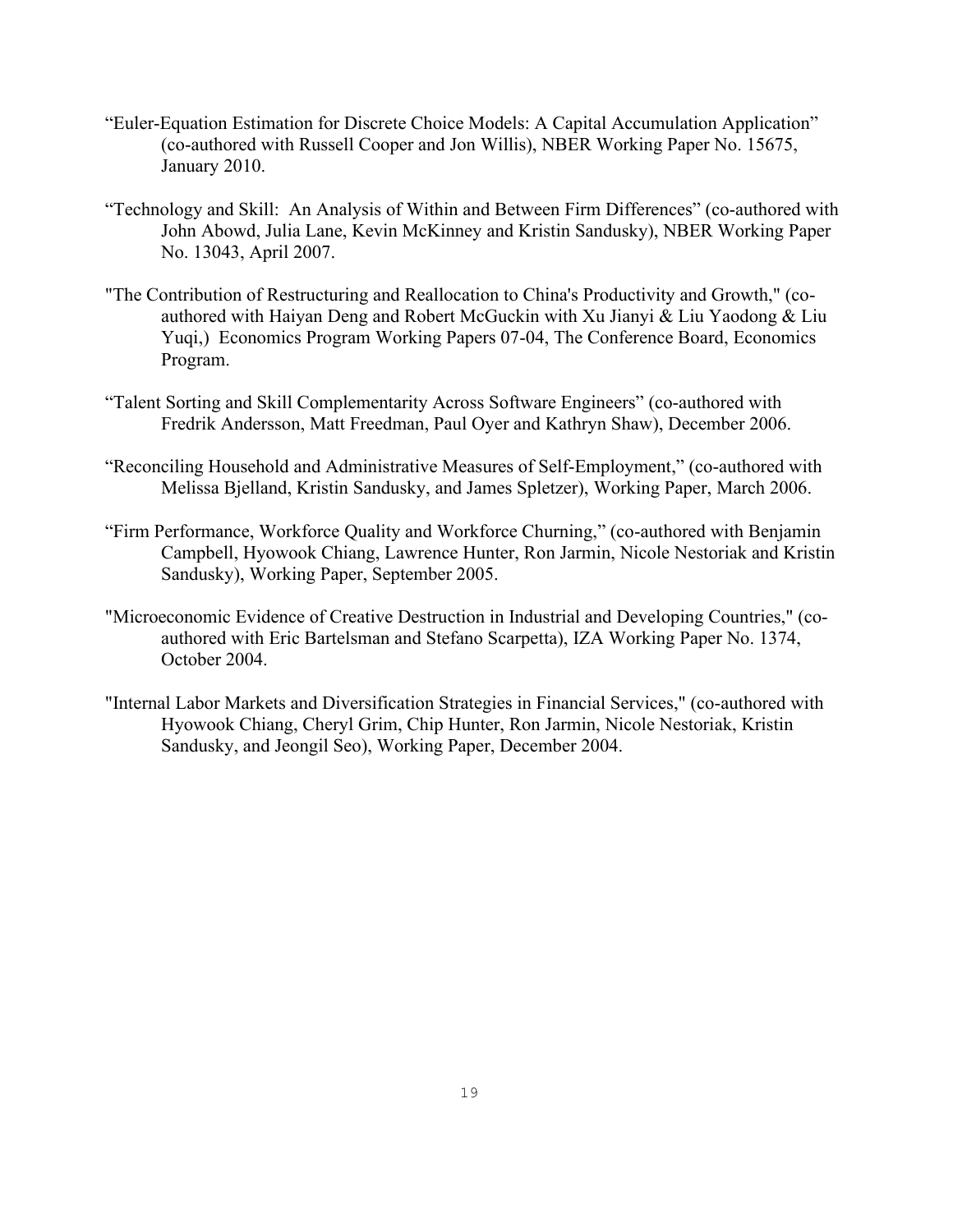### *Professional Activities*

Referee for: American Economic Review, Canadian Economic Journal, Economics Letters, Econometrica, Industrial and Labor Relations Review, International Economic Review, Journal of Economic Behavior and Organization, Journal of Economic Dynamics and Control, Journal of International Money and Finance, Journal of Labor Economics, Journal of Macroeconomics, Journal of Money, Credit and Banking, Journal of Political Economy, Review of Economic Studies, Review of Economic Dynamics, Review of Economics and Statistics, Social Science Quarterly, Southern Economic Journal, Quarterly Journal of Economics.

Associate Editor, Journal of Productivity Analysis, 2004-2014.

Reviewer of National Science Foundation Grant Proposals.

Panel Member, National Science Foundation, January 1989 (REU Grant Program)

Panel Member, National Science Foundation, Economics Advisory Panel, 1991-93.

- Panel Member, National Science Foundation, Committee of Visitors for Economics Program, 2007.
- Member: American Economic Association
- Editorial Board: Small Business Economics; Journal of Evolutionary Economics; Journal of Macroeconomics.
- Chair, National Academy of Sciences Panel on "Federal Business Statistics," 2004-2007 (sponsored by the Kauffman Foundation).
- Member, AEA Committee on Government Relations, 2011-2014.
- Member, AEA Committee on Economic Statistics, 2014-present.
- Chair, AEA Committee on Economic Statistics, 2016-present.
- Member, AEA Search Committee for Editor of Journal of Economic Perspectives, 2013.
- Member, AEA Program Committee, 2018.
- Member, AEA Nominating Committee, 2019.

Member, SOLE Nominating Committee for Jacob Mincer Prize, 2018, 2019.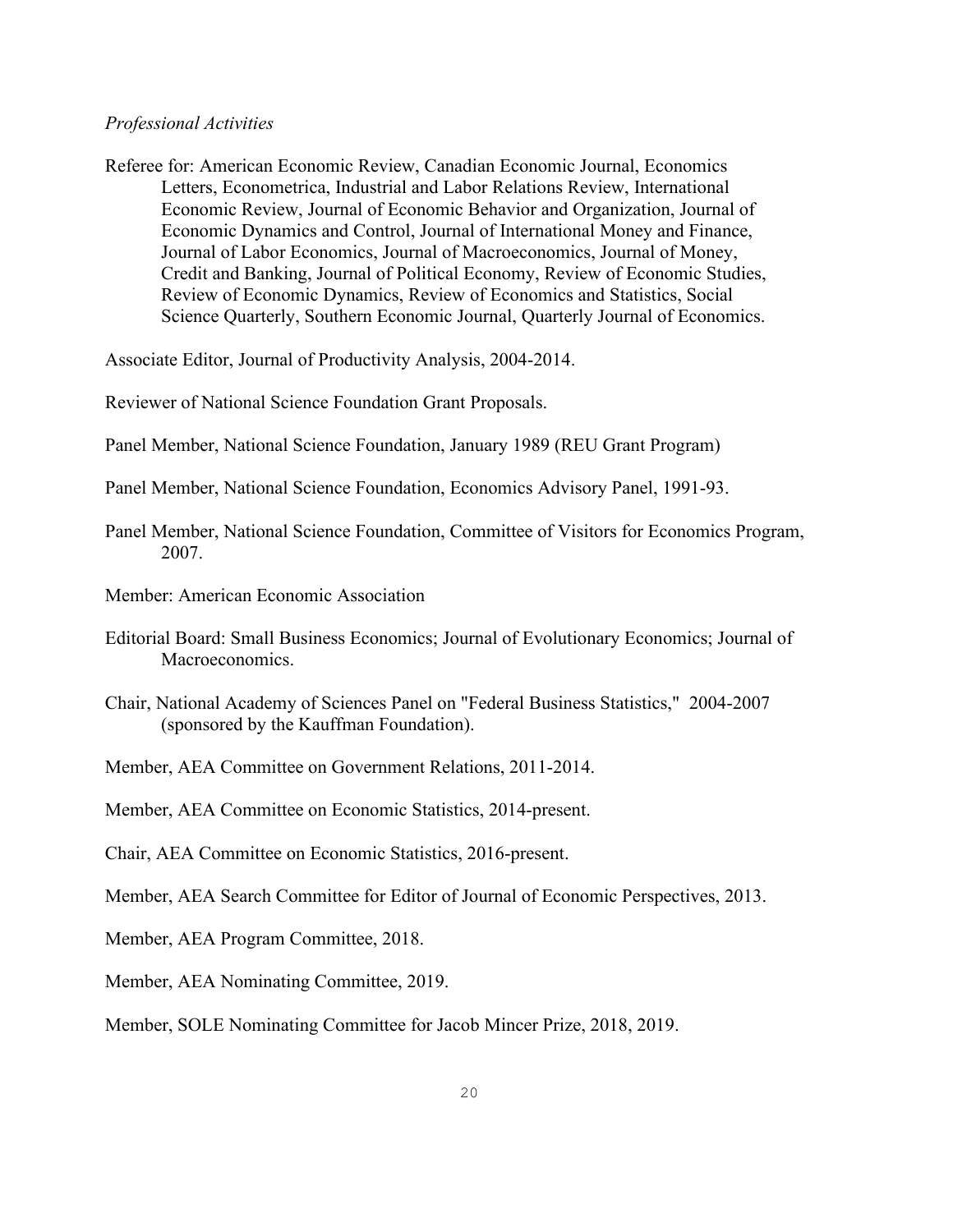*List of Dissertation Advisees* since 2000 (Placement in parentheses):

Ana Abras (World Bank) – Chair of Committee Sushant Acharya (Federal Reserve Bank of New York) – Committee Member Fabiano Bastos (Bank of England) – Chair of Committee Sasan Bahktiari (University of New South Wales) – Chair of Committee Kim Bayard (Board of Governors Staff of Federal Reserve Board) - Committee Member Nihal Bayraktar (Penn State, Harrisburg) – Chair of Committee Gary Benedetto (Bureau of the Census) – Chair of Committee Jake Blackwood (Amherst) – Chair of Committee Hyowook Chiang (Welch Associates) – Chair of Committee Joonkyu Choi (Federal Reserve Board) – Chair of Committee Andri Chassambouli (Central European University) – Chair of Committee Juan Contreras (Congressional Budget Office) - Co-Chair of Committee Leland Crane (Federal Reserve Board) – Chair of Committee Ryan Decker (Federal Reserve Board) – Chair of Committee Tomas Dvorak (Williams College) – Chair of Committee Marcela Eslava (Universidad de Los Andes) – Committee Member Jason Faberman (Federal Reserve Board of Philadelphia) – Chair of Committee Andrew Figura (Board of Governors Staff of Federal Reserve Board) – Chair of Committee Alan Finkelstein Shapiro (Universidad de Los Andes) – Co-Chair of Committee Teresa Fort (Dartmouth College) – Co-Chair of Committee Matthew Freedman (Cornell University) – Chair of Committee Monica Garcia-Perez (St. Cloud University) – Chair of Committee Gonzalo Garcia-Trujillo (Bank of Chile) – Co-Chair of Commitee Antoine Gervais (University of Notre Dame) – Committee Member Naomi Griffin (Congressional Budget Office) – Chair of Committee Cheryl Ann Grim (Bureau of Census) – Chair of Committee Diyue Guo (Xiamen University) – Chair of Committee Kyle Handley (University of Michigan) – Committee Member Janet Hao (The Conference Board) – Committee Member Namsuk Kim (United Nations) – Chair of Committee Robert Kulick (NERA) – Co-Chair of Committee Paul Lengermann (Board of Governors Staff of Federal Reserve Board) – Chair of Committee Yi Liu (Hong Kong Polytechnic University) – Co-Chair of Committee Jeta Menkalusi (International Monetary Fund) – Co-Chair of Committee Marios Michaelides (IMPAQ) – Committee Member. Seth Murray (Federal Reserve Board) – Chair of Committee Nicole Nestoriak (Bureau of Labor Statistics) – Chair of Committee Scott Ohlmacher (Census) – Chair of Committee Daniel Ortega (Venezuelan Government) – Chair of Committee Min Ouyang (UC-Irvine) - Committee Member Ana Maria Oviedo (World Bank) – Chair of Committee Giordano Palloni (IFPRI) – Committee Member